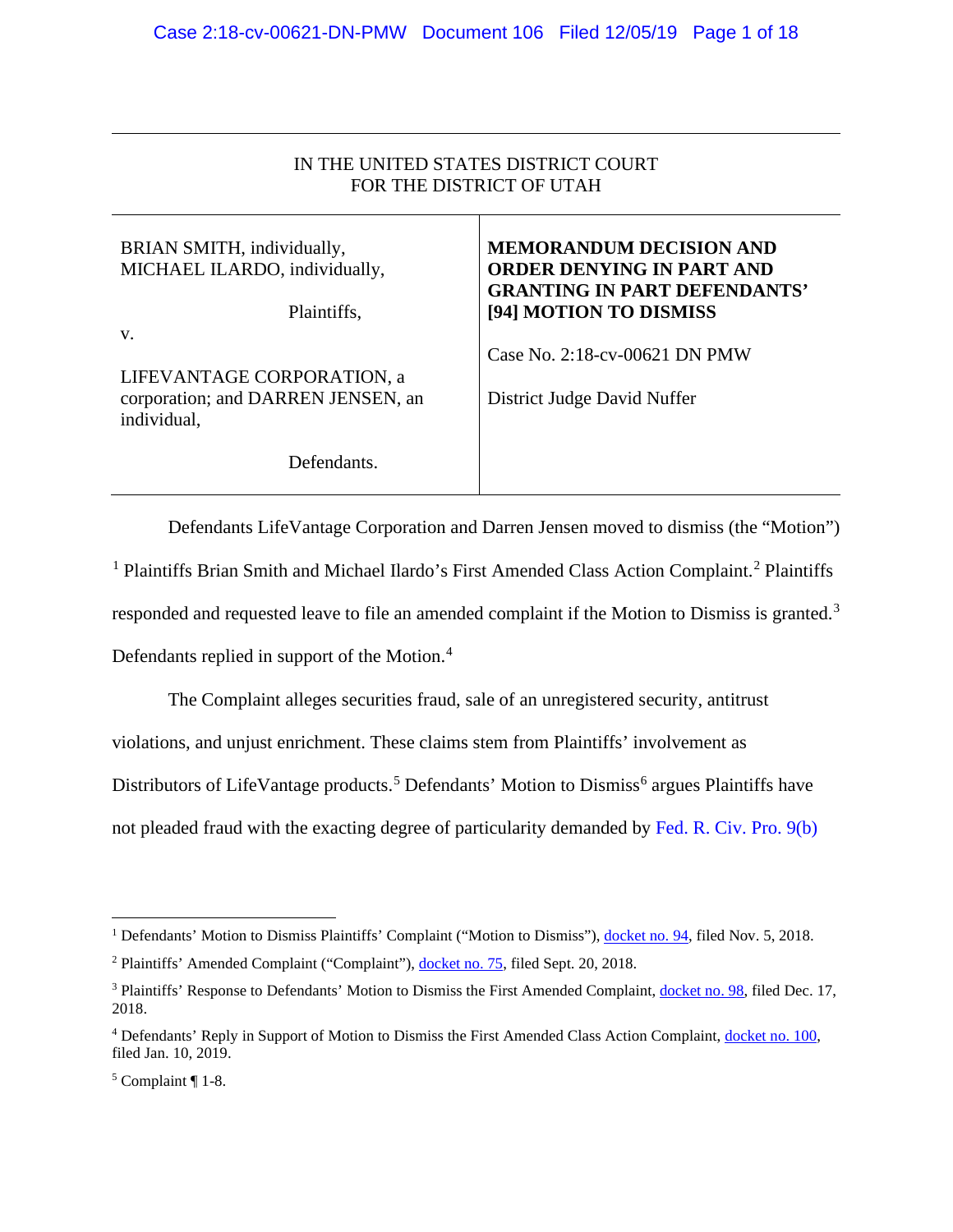# Case 2:18-cv-00621-DN-PMW Document 106 Filed 12/05/19 Page 2 of 18

and the Private Securities Litigation Reform Act ("PSLRA").[7](#page-1-0) Defendants also argue that Distributorship agreements are not required to be registered as securities.<sup>[8](#page-1-1)</sup> Defendants further argue that Plaintiffs have failed to plead sufficient facts to state a claim for antitrust violations or unjust enrichment.<sup>[9](#page-1-2)</sup>

Under a scheme liability framework, Plaintiffs have plausibly stated a claim for violation

of Rule 10b-5 of the Securities Act. However, Plaintiffs have failed to plausibly allege facts

stating claims for sale of an unregistered security; violation of the Sherman and Clayton Acts;

and unjust enrichment. Therefore, Defendants' Motion to Dismiss<sup>[10](#page-1-3)</sup> is DENIED in part and

GRANTED in part.

### **Contents**

| <b>DISCUSSION</b> |                                                                                           |  |
|-------------------|-------------------------------------------------------------------------------------------|--|
| L.                | Plaintiffs Allege Sufficient Facts to State a Securities Exchange Act 10(b) Rule          |  |
|                   | A.                                                                                        |  |
|                   | Requirements to state a claim under Section 10(b) and Rule 10b-5 6<br><b>B.</b>           |  |
|                   | C.                                                                                        |  |
|                   | D.                                                                                        |  |
| Π.                | Plaintiffs Fail to Allege Sufficient Facts to State a Claim for Sale of Unlicensed        |  |
|                   |                                                                                           |  |
| Ш.                | Plaintiffs Fail to Allege Sufficient Facts to State a Claim for Antitrust Violations      |  |
|                   |                                                                                           |  |
|                   | Plaintiffs fail to sufficiently allege that Defendants committed a fraud on<br>A.         |  |
|                   |                                                                                           |  |
|                   | Plaintiffs have failed to allege sufficient facts that satisfy the remaining<br><b>B.</b> |  |
|                   |                                                                                           |  |
| IV.               | Plaintiffs Fail to Allege Sufficient Facts to State a Claim for Unjust Enrichment 17      |  |
| ORDER.            |                                                                                           |  |

### <span id="page-1-0"></span><sup>7</sup> *Id*. at 4.

<span id="page-1-1"></span><sup>8</sup> *Id*. at 10.

<span id="page-1-2"></span><sup>9</sup> *Id*. at 11, 24.

<span id="page-1-3"></span><sup>&</sup>lt;sup>10</sup> [Docket no. 94,](https://ecf.utd.uscourts.gov/doc1/18314469994) filed Nov. 5, 2018.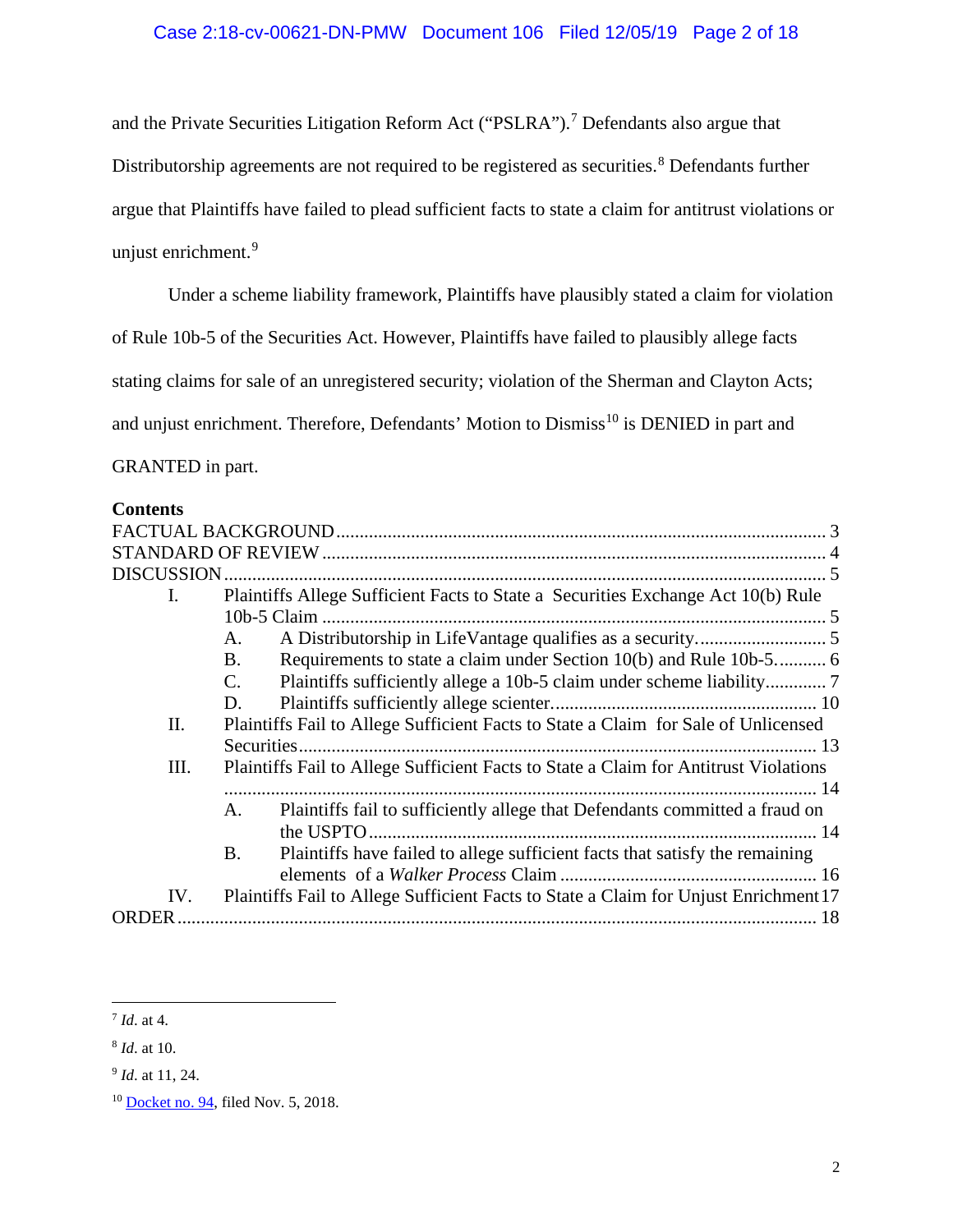## **FACTUAL BACKGROUND**

<span id="page-2-0"></span>Plaintiff Brian Smith enrolled as a LifeVantage Distributor in March 2016, hoping to make an income and support his cancer charity while he was unable to work outside the home.<sup>[11](#page-2-1)</sup> Smith spent over \$1,000 to sign up and obtain LifeVantage products to sell. Smith also signed up to purchase more products automatically.<sup>[12](#page-2-2)</sup> Smith attempted to use social media to sell these products, but because other Distributors in his area were already using social media for this very purpose, Smith did not sell any of product he purchased.<sup>[13](#page-2-3)</sup> Smith was also unsuccessful in enrolling any new Distributors.<sup>[14](#page-2-4)</sup>

Plaintiff Michael Ilardo became a LifeVantage Distributor in February 2017, hoping to create an income that would support him as he attempted to establish an evangelical ministry.<sup>[15](#page-2-5)</sup> Ilardo spent approximately \$1,800 signing up as a LifeVantage Distributor.<sup>[16](#page-2-6)</sup> But Ilardo found few customers.<sup>[17](#page-2-7)</sup>

Both Plaintiffs allege that they lost money by joining LifeVantage.<sup>[18](#page-2-8)</sup> Plaintiffs' central allegation is that LifeVantage is an illegal pyramid scheme rather than a legitimate multi-level marketing ("MLM") business.<sup>[19](#page-2-9)</sup> Specifically, Plaintiffs bring the following causes of action against the Defendants: (1) Violation of Section 10(b) of the Securities Exchange Act And Rule 10b-5; (2) Violation of [15 U.S.C. § 77l\(a\)\(1\) and \(2\);](https://www.westlaw.com/Document/NB6FD5BF0AFF711D8803AE0632FEDDFBF/View/FullText.html?transitionType=Default&contextData=(sc.Default)&VR=3.0&RS=da3.0) (3) Violations of Sections 1 and 2 of the

<span id="page-2-6"></span><sup>16</sup> *Id.* at ¶ 27.

<span id="page-2-1"></span> $11$  Complaint ¶ 12.

<span id="page-2-2"></span><sup>12</sup> *Id.*

<span id="page-2-3"></span><sup>13</sup> *Id.* at ¶ 14.

<span id="page-2-4"></span><sup>14</sup> *Id.*

<span id="page-2-5"></span> $15$  Complaint ¶ 21-2.

<span id="page-2-7"></span><sup>17</sup> *Id.* at ¶ 33.

<span id="page-2-8"></span><sup>18</sup> *Id.* at ¶ 20, 34.

<span id="page-2-9"></span><sup>19</sup> *See e.g.*, Complaint ¶¶ 3, 5, 7, 56, 58.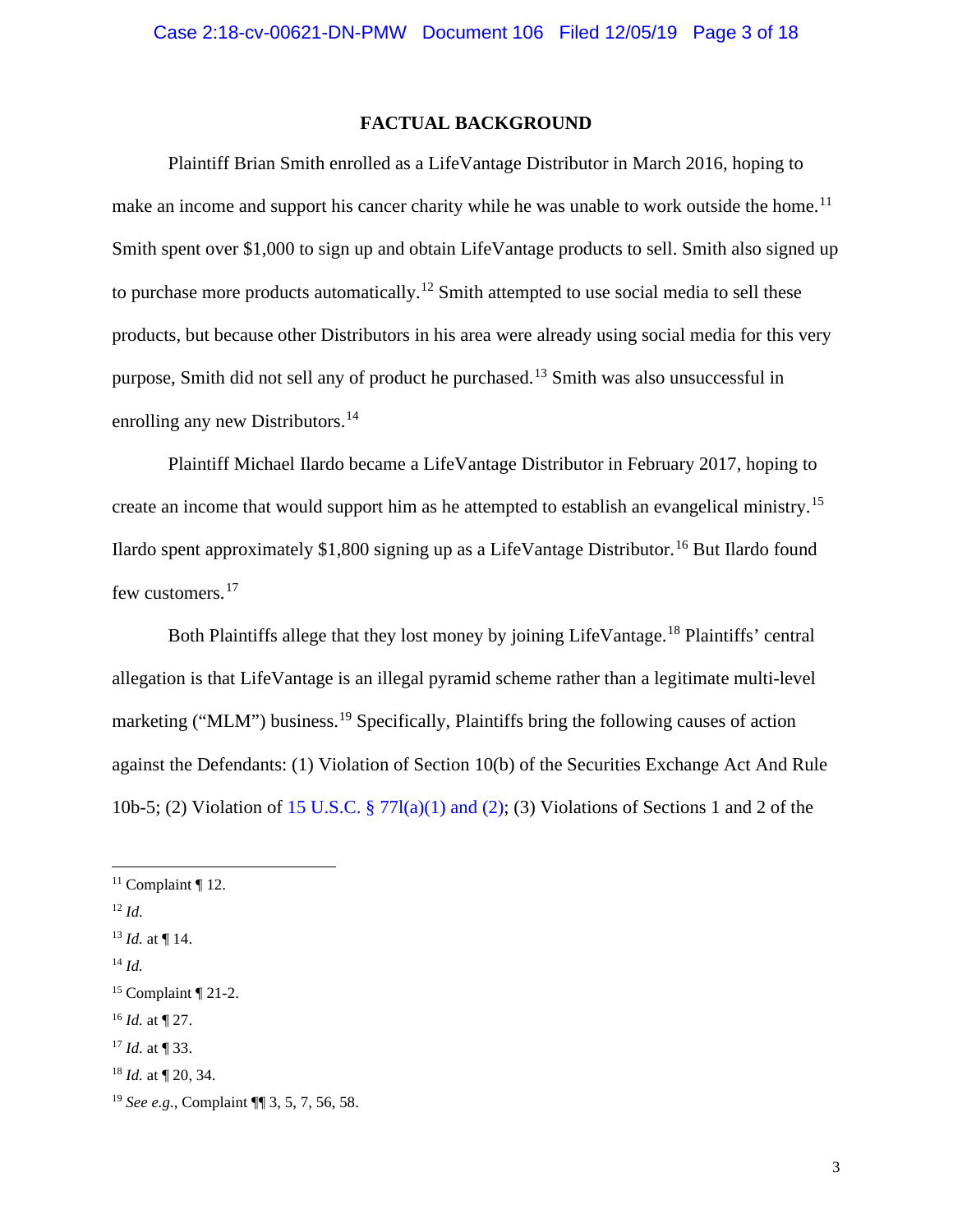Sherman Act [15 U.S.C. §1, 2, and Sections 4](https://www.westlaw.com/Document/NB4507CE0C61B11D88FBB8E80AE8753F1/View/FullText.html?transitionType=Default&contextData=(sc.Default)&VR=3.0&RS=da3.0) of the Clayton Act, [15 U.S.C. § 15;](https://www.westlaw.com/Document/NBCFB5340AFF711D8803AE0632FEDDFBF/View/FullText.html?transitionType=Default&contextData=(sc.Default)&VR=3.0&RS=da3.0) (4) Unjust Enrichment. Defendants request dismissal of all of the causes of action in Plaintiffs' First Amended Class Action Complaint under [Rule 12\(b\)\(6\) and Rule 9\(b\) of the Federal Rules of](https://www.westlaw.com/Document/N96C8CD1043A111DC8D9EC9ECEEDEF2EE/View/FullText.html?transitionType=Default&contextData=(sc.Default)&VR=3.0&RS=da3.0)  [Civil Procedure.](https://www.westlaw.com/Document/N96C8CD1043A111DC8D9EC9ECEEDEF2EE/View/FullText.html?transitionType=Default&contextData=(sc.Default)&VR=3.0&RS=da3.0) [20](#page-3-1)

# **STANDARD OF REVIEW**

<span id="page-3-0"></span>Dismissal is appropriate under Rule  $12(b)(6)$  when the complaint, standing alone, is legally insufficient to state a claim upon which relief may be granted.<sup>[21](#page-3-2)</sup> Each cause of action must be supported by enough sufficient, well-pleaded facts to be plausible on its face.<sup>[22](#page-3-3)</sup> In reviewing a complaint on a Rule  $12(b)(6)$  motion to dismiss, factual allegations are accepted as true and reasonable inferences are drawn in a light most favorable to the plaintiff.<sup>[23](#page-3-4)</sup> However, "the plausibility standard . . . asks for more than a sheer possibility that a defendant has acted unlawfully."[24](#page-3-5) Therefore, to show an entitlement to relief, the facts must "permit the court to infer more than the mere possibility of misconduct."[25](#page-3-6)

Under [Rule 9\(b\),](https://www.westlaw.com/Document/N32A6F0B0B96011D8983DF34406B5929B/View/FullText.html?transitionType=Default&contextData=(sc.Default)&VR=3.0&RS=da3.0) a party making allegations of fraud must "state with particularity the circumstances constituting fraud."[26](#page-3-7) When the fraud alleged is a species of securities fraud, the complaint must also satisfy the requirements of the Private Securities Litigation Reform Act ("PSLRA"). "The PSLRA requires plaintiffs to state with particularity both the facts constituting

<span id="page-3-1"></span><sup>20</sup> Motion to Dismiss at 1.

<span id="page-3-2"></span><sup>21</sup> [Fed. R. Civ. P. 12\(b\)\(6\);](https://www.westlaw.com/Document/N96C8CD1043A111DC8D9EC9ECEEDEF2EE/View/FullText.html?transitionType=Default&contextData=(sc.Default)&VR=3.0&RS=da3.0) *se[e Sutton v. Utah State Sch. for the Deaf & Blind](https://www.westlaw.com/Document/Ie0996fd1948a11d993e6d35cc61aab4a/View/FullText.html?transitionType=Default&contextData=(sc.Default)&VR=3.0&RS=da3.0&fragmentIdentifier=co_pp_sp_506_1236)*, 173 F.3d 1226, 1236 (10th Cir. 1999). <sup>22</sup> *Bell Atl. Corp. v. Twombly*[, 550 U.S. 544, 570 \(2007\).](https://www.westlaw.com/Document/Ib53eb62e07a011dcb035bac3a32ef289/View/FullText.html?transitionType=Default&contextData=(sc.Default)&VR=3.0&RS=da3.0&fragmentIdentifier=co_pp_sp_780_570)

<span id="page-3-4"></span><span id="page-3-3"></span><sup>23</sup> *[GFF Corp. v. Associated Wholesale Grocers, Inc.](https://www.westlaw.com/Document/I451446e3943311d9bc61beebb95be672/View/FullText.html?transitionType=Default&contextData=(sc.Default)&VR=3.0&RS=da3.0&fragmentIdentifier=co_pp_sp_506_1384)*, 130 F.3d 1381, 1384 (10th Cir. 1997).

<span id="page-3-5"></span><sup>24</sup> *Ashcroft v. Iqbal*[, 556 U.S. 662, 678, 681 \(2009\).](https://www.westlaw.com/Document/I90623386439011de8bf6cd8525c41437/View/FullText.html?transitionType=Default&contextData=(sc.Default)&VR=3.0&RS=da3.0&fragmentIdentifier=co_pp_sp_780_678%2c+681)

<span id="page-3-6"></span> $^{25}$  *[Id](https://www.westlaw.com/Document/I90623386439011de8bf6cd8525c41437/View/FullText.html?transitionType=Default&contextData=(sc.Default)&VR=3.0&RS=da3.0).* 

<span id="page-3-7"></span><sup>26</sup> [Fed. R. Civ. P. 9\(b\).](https://www.westlaw.com/Document/N32A6F0B0B96011D8983DF34406B5929B/View/FullText.html?transitionType=Default&contextData=(sc.Default)&VR=3.0&RS=da3.0)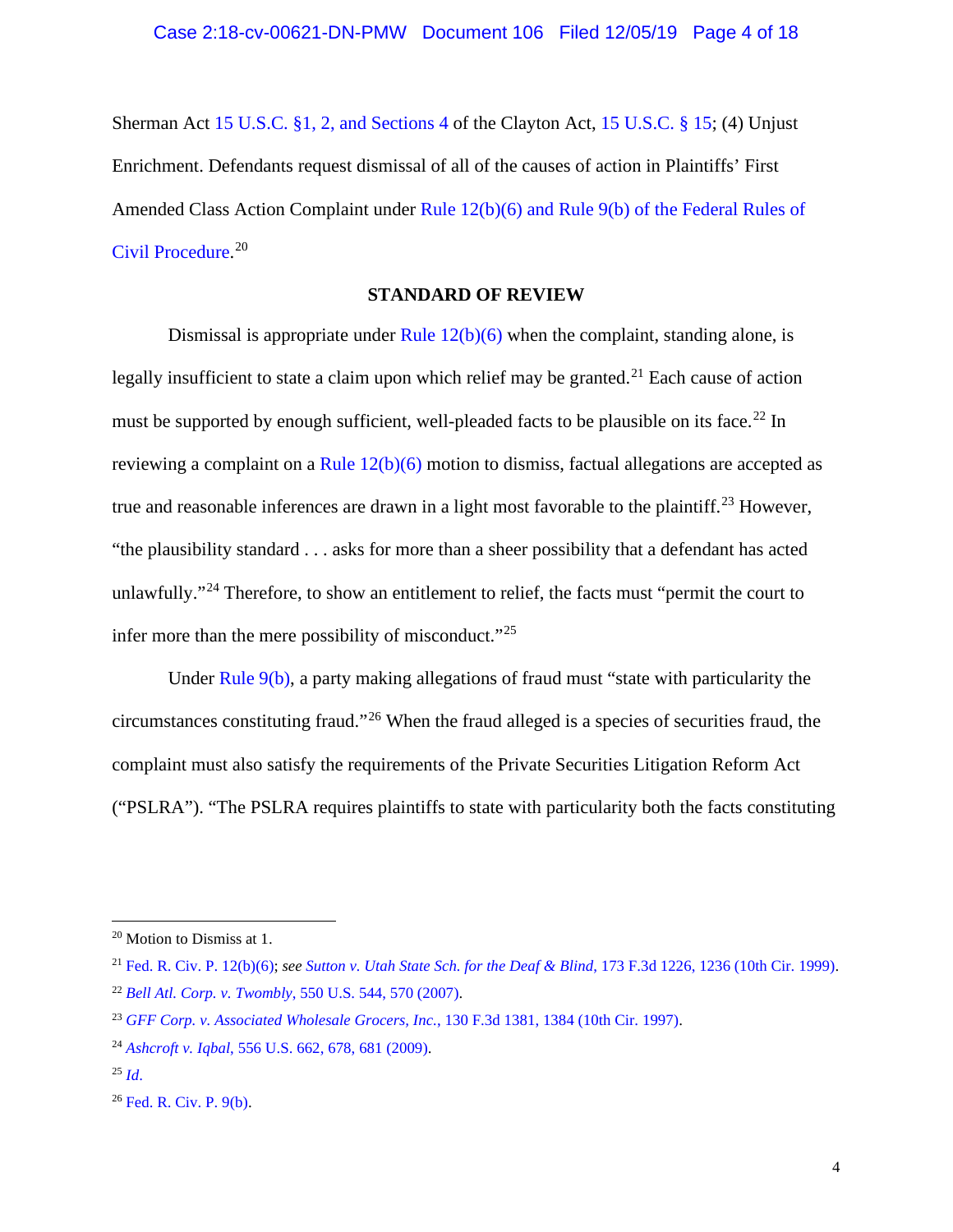#### Case 2:18-cv-00621-DN-PMW Document 106 Filed 12/05/19 Page 5 of 18

<span id="page-4-0"></span>the alleged violation, and the facts evidencing scienter, i.e., the defendant's intention to 'deceive, manipulate, or defraud."<sup>[27](#page-4-3)</sup>

### **DISCUSSION**

## **I. Plaintiffs Allege Sufficient Facts to State a Securities Exchange Act 10(b) Rule 10b-5 Claim**

### <span id="page-4-2"></span><span id="page-4-1"></span>**A. A Distributorship in LifeVantage qualifies as a security.**

As an initial matter, liability under Rule 10b-5 attaches only "in connection with the purchase or sale of any security."[28](#page-4-4) A threshold question is whether a Distributorship in LifeVantage is a security. Defendants do not argue in their motion to dismiss that a LifeVantage Distributorship is not a security. Plaintiffs allege that the combination of the Compensation Plan ("Plan"), the Policies and Procedures, and the Distributor Enrollment Form is "an offering for investment and a security under federal securities laws."[29](#page-4-5) Plaintiffs allege that seven out of eight ways for a Distributor to earn money as described in the Plan are "directly tied to recruiting"<sup>[30](#page-4-6)</sup> and forming a downline of Plan participants whose sales supplement the Distributor's income.<sup>[31](#page-4-7)</sup>

In *S.E.C. v. W.J. Howey Co.*, the Supreme Court defined an investment contract under Federal Securities law as "a contract, transaction, or scheme whereby a person invests his money in a common enterprise and is led to expect profits solely from the efforts of the promoter or a third party."[32](#page-4-8) Courts, including the Tenth Circuit, have broadly interpreted the *Howey* test so

<span id="page-4-3"></span><sup>27</sup> *[Tellabs, Inc. v. Makor Issues & Rights, Ltd.](https://www.westlaw.com/Document/Ic37dd7791fdd11dc9b239dfedc9bb45f/View/FullText.html?transitionType=Default&contextData=(sc.Default)&VR=3.0&RS=da3.0&fragmentIdentifier=co_pp_sp_780_308)*, 551 U.S. 308, 308 (2007).

<span id="page-4-4"></span><sup>28</sup> [17 C.F.R. § 240.10b-5.](https://www.westlaw.com/Document/N28489A608B3311D98CF4E0B65F42E6DA/View/FullText.html?transitionType=Default&contextData=(sc.Default)&VR=3.0&RS=da3.0)

<span id="page-4-5"></span> $29$  Complaint ¶ 82.

<span id="page-4-6"></span><sup>30</sup> *Id.* at ¶ 83.

<span id="page-4-7"></span> $31$  *Id.* at ¶ 93.

<span id="page-4-8"></span><sup>32</sup> *S.E.C. v. W.J. Howey Co.*[, 328 U.S. 293, 298-99 \(1946\).](https://www.westlaw.com/Document/I22292b4f9bf011d993e6d35cc61aab4a/View/FullText.html?transitionType=Default&contextData=(sc.Default)&VR=3.0&RS=da3.0&fragmentIdentifier=co_pp_sp_780_298)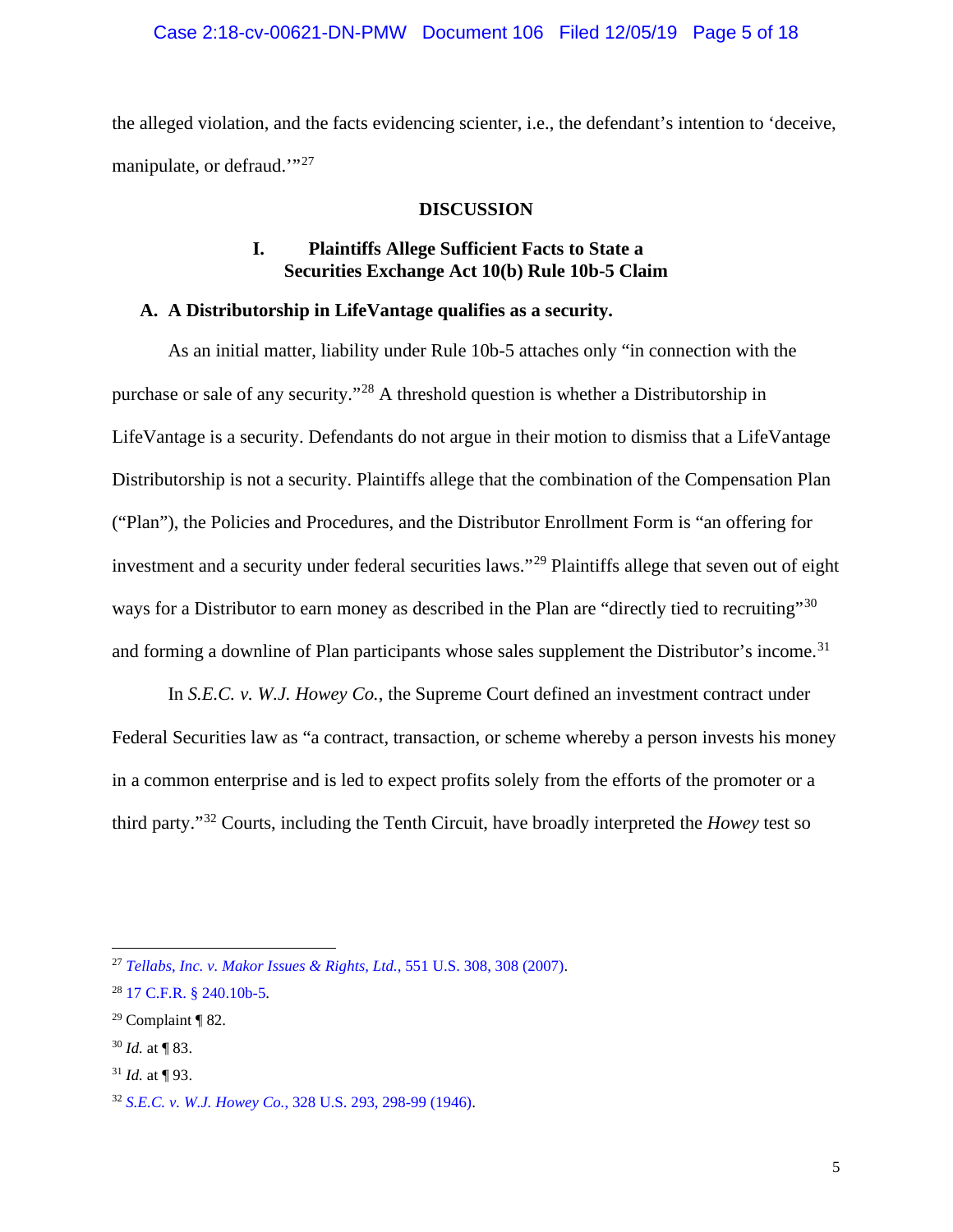#### Case 2:18-cv-00621-DN-PMW Document 106 Filed 12/05/19 Page 6 of 18

that "the word 'solely' must not be given an unduly restrictive application."[33](#page-5-1) Therefore, investment in the Plan, where profit comes "if not solely, at least predominantly from the efforts of others, namely of the downline members,"[34](#page-5-2) falls under the definition of an investment contract governed by securities laws.

Moreover, Plaintiffs allege that the LifeVantage MLM structure constitutes a pyramid scheme. "Investment in a pyramid scheme is itself a security.<sup>[35](#page-5-3)</sup> As is discussed below, this allegation is key to Plaintiffs' 10b-5 claim.

# <span id="page-5-0"></span>**B. Requirements to state a claim under Section 10(b) and Rule 10b-5.**

Plaintiffs allege that Defendants have violated Section 10(b) of the Securities Exchange Act and its associated Rule 10b-5.<sup>[36](#page-5-4)</sup> Section 10(b) forbids the use of "any manipulative or deceptive device or contrivance" that would violate any "such rules and regulations as the Commission may prescribe."<sup>[37](#page-5-5)</sup>

Rule 10b-5 operates under the authority granted by Section 10(b), and prohibits the employment of "any device, scheme, or artifice to defraud" as well as "any act, practice, or course of business which operates or would operate as a fraud or deceit upon any person" when transacting in securities.<sup>[38](#page-5-6)</sup> To state a 10b-5 claim, Plaintiffs must allege facts showing this type of fraud or deceit, made with scienter.<sup>[39](#page-5-7)</sup> Scienter is "a mental state embracing intent to deceive,

<span id="page-5-1"></span><sup>&</sup>lt;sup>33</sup> [Crowley v. Montgomery Ward & Co., Inc.](https://www.westlaw.com/Document/I4eff7a37914f11d98e8fb00d6c6a02dd/View/FullText.html?transitionType=Default&contextData=(sc.Default)&VR=3.0&RS=da3.0&fragmentIdentifier=co_pp_sp_350_879), 570 F.2d 877, 879 (10<sup>th</sup> Cir. 1978) (citing *[S.E.C. v. Glenn W. Turner](https://www.westlaw.com/Document/Icdef154a900e11d9bc61beebb95be672/View/FullText.html?transitionType=Default&contextData=(sc.Default)&VR=3.0&RS=da3.0&fragmentIdentifier=co_pp_sp_350_482) Enter., Inc., 474 F.2d 476, 482 (9<sup>th</sup> Cir. 1973).* 

<span id="page-5-2"></span><sup>34</sup> *S.E.C. v. Int'l Loan Network, Inc.*[, 968 F.2d 1304, 1308 \(D.C. Cir. 1992\).](https://www.westlaw.com/Document/I80915a0094d311d9a707f4371c9c34f0/View/FullText.html?transitionType=Default&contextData=(sc.Default)&VR=3.0&RS=da3.0&fragmentIdentifier=co_pp_sp_350_1308)

<span id="page-5-3"></span><sup>35</sup> *SEC v. CKB168 Holdings, Ltd.*[, 210 F. Supp. 3d 421, 450 \(E.D.N.Y. 2016\)](https://www.westlaw.com/Document/I65471850b38111e6bdb7b23a3c66d5b3/View/FullText.html?transitionType=Default&contextData=(sc.Default)&VR=3.0&RS=da3.0&fragmentIdentifier=co_pp_sp_7903_450)

<span id="page-5-4"></span><sup>36</sup> Complaint ¶¶ 297-308.

<span id="page-5-5"></span><sup>37</sup> [15 U.S.C. § 78j\(b\).](https://www.westlaw.com/Document/N9C85A200993711E1AE6FE4A65DEDF017/View/FullText.html?transitionType=Default&contextData=(sc.Default)&VR=3.0&RS=da3.0)

<span id="page-5-6"></span><sup>38</sup> [17 C.F.R. § 240.10b-5.](https://www.westlaw.com/Document/N28489A608B3311D98CF4E0B65F42E6DA/View/FullText.html?transitionType=Default&contextData=(sc.Default)&VR=3.0&RS=da3.0)

<span id="page-5-7"></span><sup>39</sup> *S.E.C. v. Traffic Monsoon, LLC*[, 245 F. Supp. 3d 1275, 1285 \(D. Utah 2017\).](https://www.westlaw.com/Document/Ic2e4f860154211e79de0d9b9354e8e59/View/FullText.html?transitionType=Default&contextData=(sc.Default)&VR=3.0&RS=da3.0&fragmentIdentifier=co_pp_sp_7903_1285)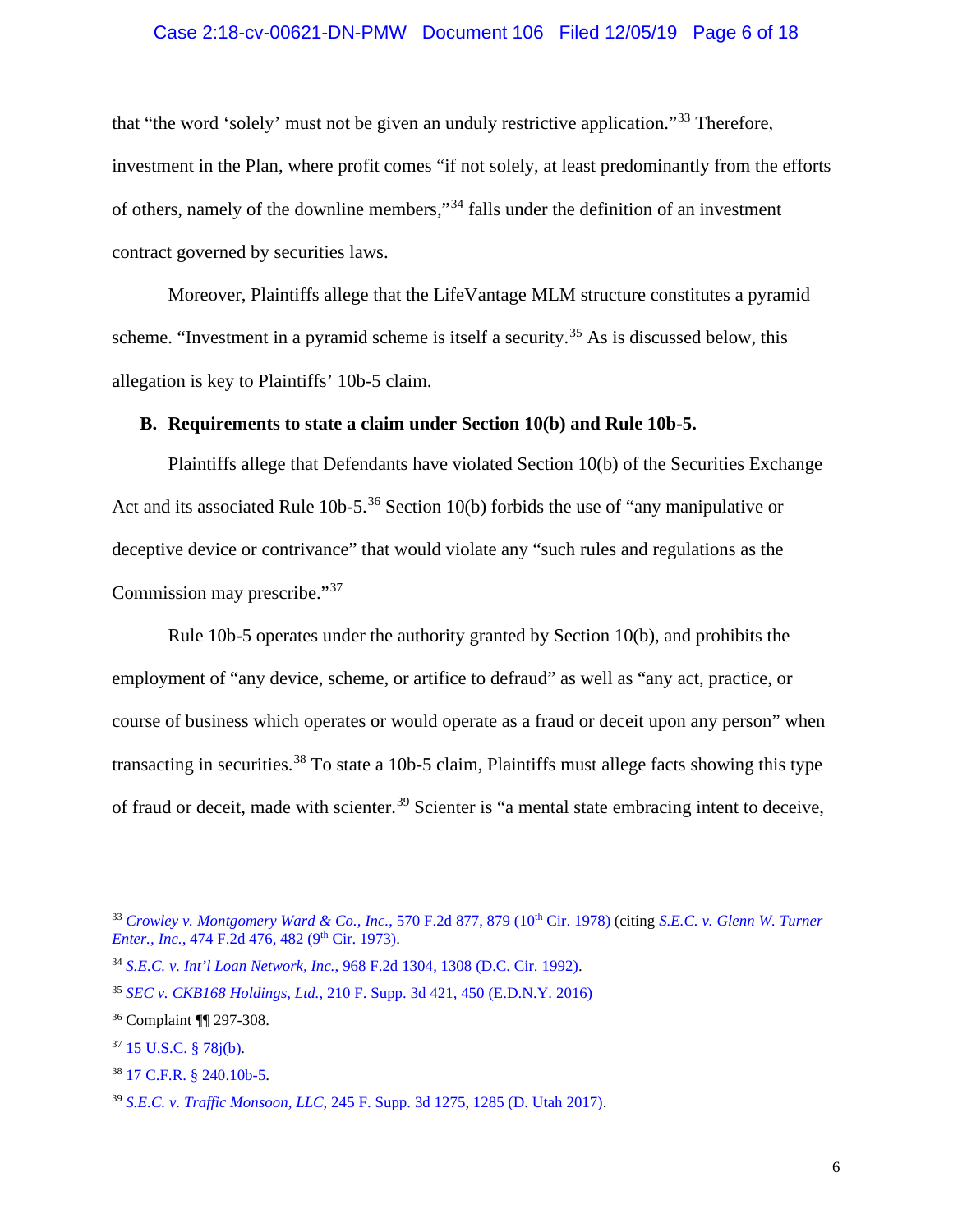### Case 2:18-cv-00621-DN-PMW Document 106 Filed 12/05/19 Page 7 of 18

manipulate, or defraud."[40](#page-6-1) The Tenth Circuit acknowledges both fraudulent intent and recklessness as satisfying the scienter requirement.<sup>[41](#page-6-2)</sup>

### <span id="page-6-0"></span>**C. Plaintiffs sufficiently allege a 10b-5 claim under scheme liability.**

Defendants argue that Plaintiffs fail to allege sufficient facts to state a claim under the Securities Exchange Act.<sup>[42](#page-6-3)</sup> Defendants contend that Plaintiffs cannot assert an "inherently fraudulent<sup> $43$ </sup>" pyramid scheme and expect to survive a motion to dismiss, because Plaintiffs "fail[] to identify any specific statements."[44](#page-6-5) When a plaintiff alleges fraud by misleading statements or omissions, the fraudulent statements must be set forth specifically.<sup>[45](#page-6-6)</sup> In such circumstances, the Tenth Circuit has required inclusion of "the time, place, and contents of the false representation, the identity of the party making the false statements and the consequences thereof."[46](#page-6-7) Specifically, to state a claim for securities fraud under Section 10(b) of the Act, Plaintiffs' complaint must include the following five allegations:

> (1) the defendant made an untrue or misleading statement of material fact, or failed to state a material fact necessary to make statements not misleading; (2) the statement complained of was made in connection with the purchase or sale of securities; (3) the defendant acted with scienter, that is, with intent to defraud or recklessness; (4) the plaintiff relied on the misleading statements; and  $(5)$  the plaintiff suffered damages as a result of his reliance.<sup>[47](#page-6-8)</sup>

Despite its length, Plaintiff's Complaint is insufficient with regard to at least elements (1)

and (3). Plaintiffs' voluminous Complaint comes near to puzzle pleading. Puzzle pleading occurs

<span id="page-6-1"></span><sup>40</sup> *[Id.](https://www.westlaw.com/Document/Ic2e4f860154211e79de0d9b9354e8e59/View/FullText.html?transitionType=Default&contextData=(sc.Default)&VR=3.0&RS=da3.0)* (quoting *Ernst & Ernst v. Hochfelder*[, 425 U.S. 185, 193 n.12 \(1976\)\)](https://www.westlaw.com/Document/Ice9d19e39c9611d993e6d35cc61aab4a/View/FullText.html?transitionType=Default&contextData=(sc.Default)&VR=3.0&RS=da3.0&fragmentIdentifier=co_pp_sp_780_193+n.12).

<span id="page-6-2"></span><sup>41</sup> *[Id.](https://www.westlaw.com/Document/Ice9d19e39c9611d993e6d35cc61aab4a/View/FullText.html?transitionType=Default&contextData=(sc.Default)&VR=3.0&RS=da3.0)* (citing *[City of Philadelphia v. Fleming Companies, Inc.](https://www.westlaw.com/Document/I13229c1279bf11d9ac1ffa9f33b6c3b0/View/FullText.html?transitionType=Default&contextData=(sc.Default)&VR=3.0&RS=da3.0&fragmentIdentifier=co_pp_sp_506_1258)*, 264 F.3d 1245, 1258 (10th Cir. 2001)).

<span id="page-6-3"></span><sup>42</sup> Motion to Dismiss at 4-9.

<span id="page-6-4"></span> $43$  Complaint ¶ 60.

<span id="page-6-5"></span><sup>44</sup> *Id.* at 5.

<span id="page-6-6"></span><sup>45</sup> *Schwartz v. Celestial Seasonings, Inc.*[, 124 F.3d 1246, 1252 \(10th Cir. 1997\).](https://www.westlaw.com/Document/I6901c047942a11d993e6d35cc61aab4a/View/FullText.html?transitionType=Default&contextData=(sc.Default)&VR=3.0&RS=da3.0&fragmentIdentifier=co_pp_sp_506_1252)

<span id="page-6-7"></span><sup>46</sup> *[Id.](https://www.westlaw.com/Document/I6901c047942a11d993e6d35cc61aab4a/View/FullText.html?transitionType=Default&contextData=(sc.Default)&VR=3.0&RS=da3.0)* (quoting *[Lawrence Nat'l Bank v. Edmonds \(In re Edmonds\)](https://www.westlaw.com/Document/Iec0ebb0b968711d9bc61beebb95be672/View/FullText.html?transitionType=Default&contextData=(sc.Default)&VR=3.0&RS=da3.0&fragmentIdentifier=co_pp_sp_350_180)*, 924 F.2d 176, 180 (10th Cir. 1991)).

<span id="page-6-8"></span><sup>47</sup> *[In re Level 3 Communications, Inc. Securities Litigation](https://www.westlaw.com/Document/I1eb3a3a8514811e1a11e96c51301c5ef/View/FullText.html?transitionType=Default&contextData=(sc.Default)&VR=3.0&RS=da3.0&fragmentIdentifier=co_pp_sp_506_1333)*, 667 F.3d 1331, 1333 (10th Cir. 2012).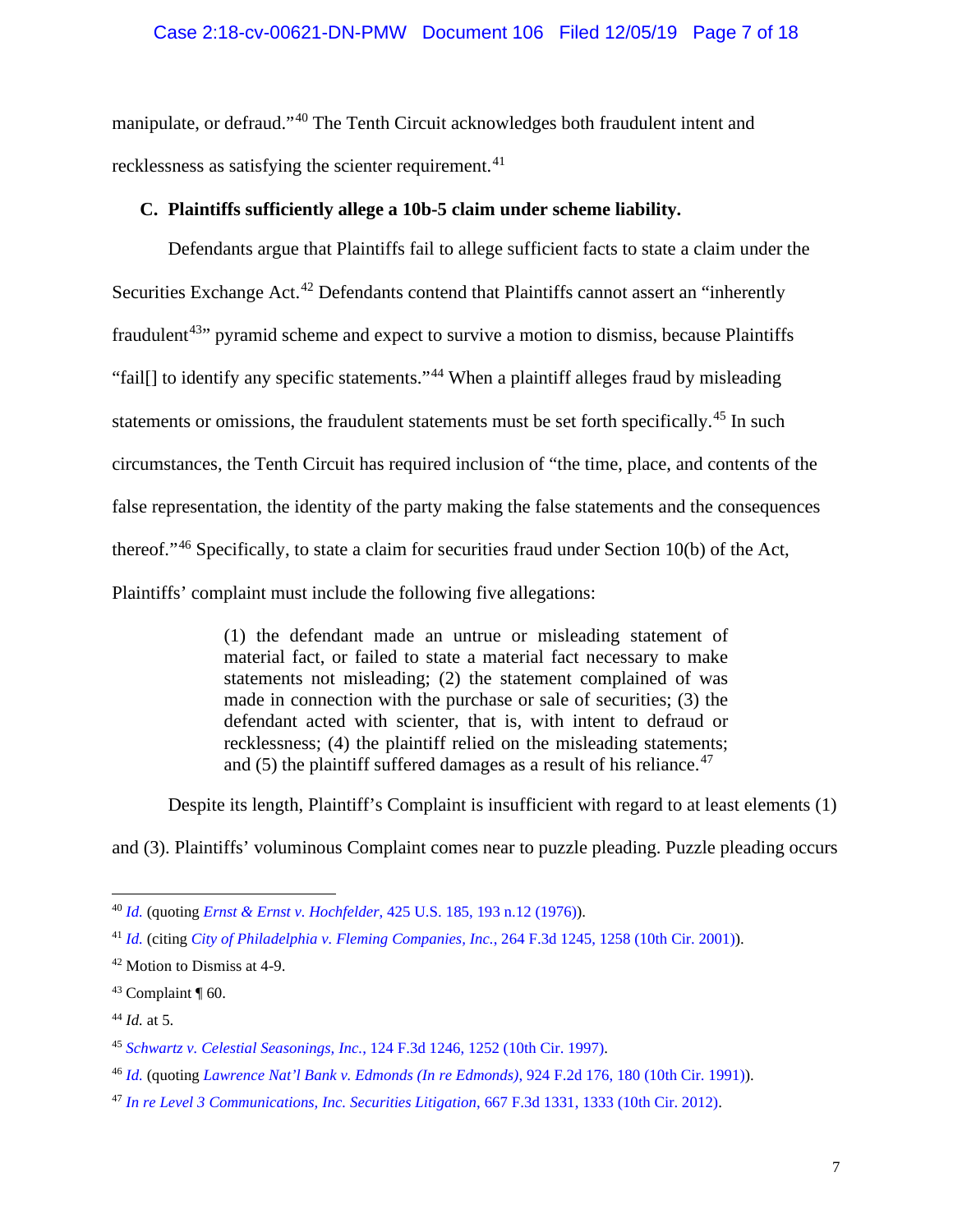#### Case 2:18-cv-00621-DN-PMW Document 106 Filed 12/05/19 Page 8 of 18

when a complaint is so voluminous and ineffectively organized as to "place the burden on the reader" to "solve the puzzle" of the plaintiff's claims.<sup>[48](#page-7-0)</sup> Although the Tenth Circuit has expressed disapproval of puzzle pleading,  $49$  this district and the Tenth Circuit also recognize the "preference for deciding cases on the merits."[50](#page-7-2) Therefore, without deciding whether the Complaint is actually a puzzle pleading, it is clear that the Complaint goes on at length without directly setting forth statements made by Defendants. And where such statements are present in the complaint, Plaintiffs do not allege those statements clearly with respect to elements (2), (4), and (5) above.

Plaintiffs' lengthy Amended Complaint contains no reference to specific statements where the identity of the person making the statement, the time and circumstances of the statement, and the consequences of the statement are clearly stated. Moreover, statements praising business products and prospects are employed by many businesses to express an optimistic view of themselves to investors. These statements are not considered fraudulent.<sup>[51](#page-7-3)</sup>

However, a claim under Rule 10b-5 can be pleaded under a theory of "scheme liability." Plaintiffs allege that the business opportunity that they joined was actually an illegal pyramid scheme. An allegation of scheme liability "hinges on the performance of an inherently deceptive act that is distinct from an alleged misstatement."[52](#page-7-4) Under a scheme liability framework, Plaintiffs must show that Defendants "participated in an illegitimate, sham or inherently

<span id="page-7-0"></span><sup>48</sup> *Id.* at \*4.

<span id="page-7-1"></span><sup>&</sup>lt;sup>49</sup> [In re Level 3 Communications, Inc. Securities Litig.](https://www.westlaw.com/Document/I1eb3a3a8514811e1a11e96c51301c5ef/View/FullText.html?transitionType=Default&contextData=(sc.Default)&VR=3.0&RS=da3.0&fragmentIdentifier=co_pp_sp_506_1339+n.8), 667 F.3d 1331, 1339 n.8 (10<sup>th</sup> Cir. 2012).

<span id="page-7-2"></span><sup>50</sup> *Rumbaugh v. USANA Health Scis., Inc.*[, No. 2:17-CV-106, 2018 WL 5044240, at \\*5 \(D. Utah Oct. 17, 2018\);](https://www.westlaw.com/Document/I2d9616b0d2b311e88f4d8d23fc0d7c2b/View/FullText.html?transitionType=Default&contextData=(sc.Default)&VR=3.0&RS=da3.0&fragmentIdentifier=co_pp_sp_999_5) *accord Lee v. Max Intern.*, LLC, 638 F.3d 1318, 1321 (10<sup>th</sup> Cir. 2011) ("[O]ur legal system strongly prefers to decide cases on their merits.").

<span id="page-7-3"></span><sup>51</sup> *Grossman v. Novell, Inc.*[, 120 F.3d 1112, 1121-22 \(10th Cir. 1997\).](https://www.westlaw.com/Document/I7fdf17b4942811d9a707f4371c9c34f0/View/FullText.html?transitionType=Default&contextData=(sc.Default)&VR=3.0&RS=da3.0&fragmentIdentifier=co_pp_sp_506_1121)

<span id="page-7-4"></span><sup>52</sup> *SEC v. CKB168 Holdings, Ltd.*[, 210 F. Supp. 3d 421, 445 \(E.D.N.Y. 2016\)](https://www.westlaw.com/Document/I65471850b38111e6bdb7b23a3c66d5b3/View/FullText.html?transitionType=Default&contextData=(sc.Default)&VR=3.0&RS=da3.0&fragmentIdentifier=co_pp_sp_7903_445) (quoting SEC v. Kelly[. 817 F. Supp.](https://www.westlaw.com/Document/I00b92ff1e63011e0be8fdb5fa26a1033/View/FullText.html?transitionType=Default&contextData=(sc.Default)&VR=3.0&RS=da3.0&fragmentIdentifier=co_pp_sp_4637_201)  [2d 340, 344 \(S.D.N.Y 2011\)\)](https://www.westlaw.com/Document/I00b92ff1e63011e0be8fdb5fa26a1033/View/FullText.html?transitionType=Default&contextData=(sc.Default)&VR=3.0&RS=da3.0&fragmentIdentifier=co_pp_sp_4637_201).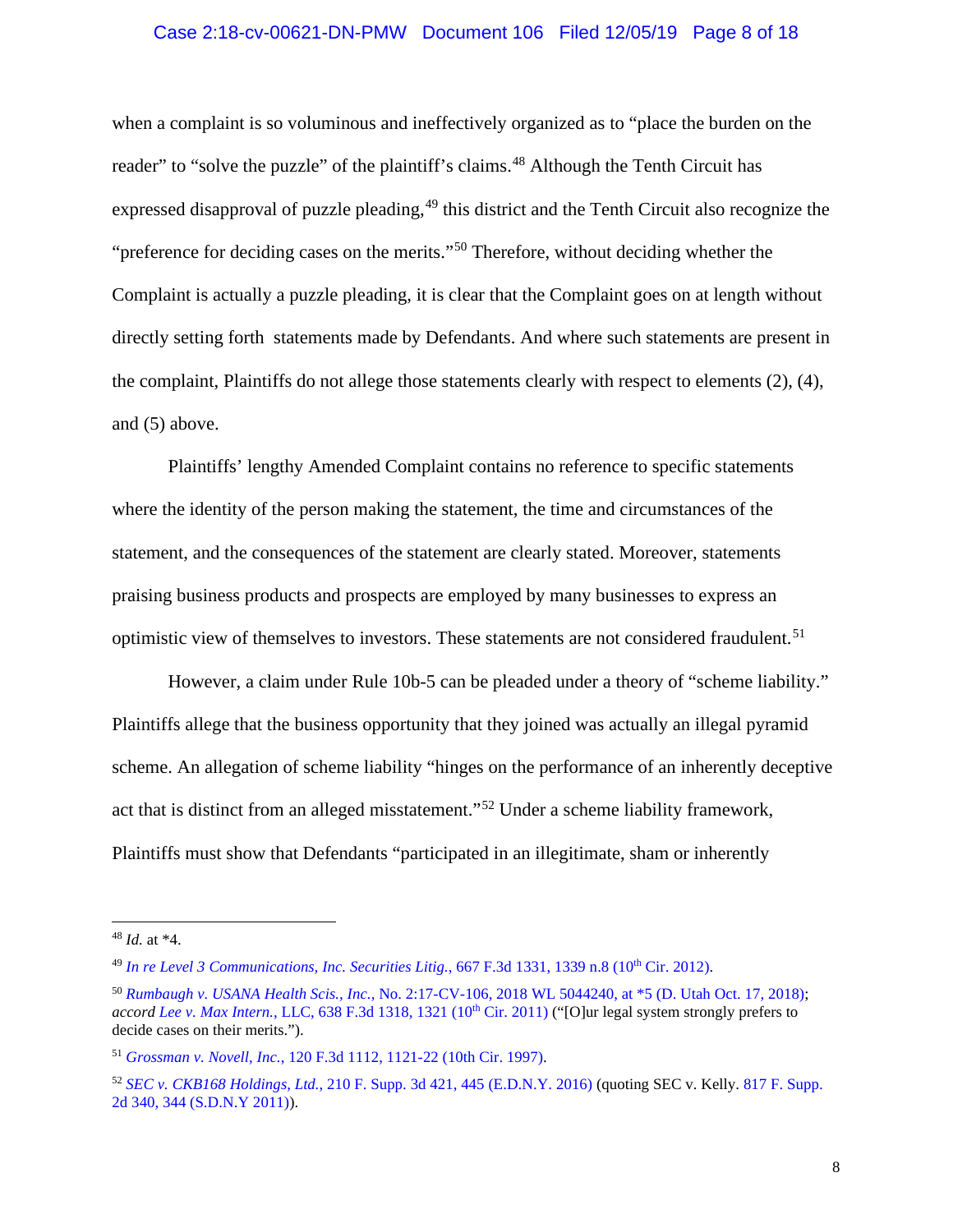#### Case 2:18-cv-00621-DN-PMW Document 106 Filed 12/05/19 Page 9 of 18

deceptive transaction where [their] conduct or role ha[d] the purpose and effect of creating a false appearance."<sup>[53](#page-8-0)</sup> This district has recognized scheme liability.<sup>[54](#page-8-1)</sup> Therefore, the question on this 12(b)(6) motion is not whether Plaintiffs have identified specific statements, but have plausibly pleaded facts supporting an inherently fraudulent scheme.

Plaintiffs have alleged enough plausible facts in their Complaint to state a claim for scheme liability under Rule 10b-5. Plaintiffs allege that Defendants structured their purported MLM as a pyramid scheme. As part of the scheme, recruited Distributors paid for the right to receive compensation that was dependent on the recruitment of additional participants in the scheme rather than on legitimate retail sales. Plaintiffs also allege that Defendants hired professional marketers to pose as "success stories" to convince potential recruits that they could attain great financial rewards that were, in reality, highly unlikely.

Plaintiffs also allege that Defendants made improper health claims for an unregulated supplement and misrepresented the scope of their patents.<sup>[55](#page-8-2)</sup> Plaintiffs' Complaint references the *Koscot* test<sup>[56](#page-8-3)</sup> and alleges that Defendants' MLM was a pyramid scheme. Plaintiffs' factual allegations, taken as as true, state a claim that is facially plausible.

<span id="page-8-0"></span><sup>53</sup> *[Id](https://www.westlaw.com/Document/I00b92ff1e63011e0be8fdb5fa26a1033/View/FullText.html?transitionType=Default&contextData=(sc.Default)&VR=3.0&RS=da3.0)*.

<span id="page-8-1"></span><sup>54</sup> *SEC v. Traffic Monsoon, LLC*[, 245 F. Supp. 3d 1275, 1285 \(D. Utah 2017\)](https://www.westlaw.com/Document/Ic2e4f860154211e79de0d9b9354e8e59/View/FullText.html?transitionType=Default&contextData=(sc.Default)&VR=3.0&RS=da3.0&fragmentIdentifier=co_pp_sp_7903_1285) (evaluating a 10b-5 claim against the alleged perpetrator of a Ponzi scheme without reference to specific statements but rather in light of the prohibition against "any device, scheme, or artifice to defraud").

<span id="page-8-2"></span><sup>55</sup> Complaint ¶¶ 335, 340.

<span id="page-8-3"></span>*<sup>56</sup> [In re Koscot Interplanetary, Inc.](https://www.westlaw.com/Document/I48197a976eef11dbb29ecfd71e79cb92/View/FullText.html?transitionType=Default&contextData=(sc.Default)&VR=3.0&RS=da3.0&fragmentIdentifier=co_pp_sp_1015_1181)*, 86 F.T.C. 1106, 1181 (1975) (describing pyramid schemes as involving "payments by participants of money to the company in return for which they receive (1) the right to sell a product *and* (2) the right to receive in return for recruiting other participants into the program rewards which are unrelated to sale of the product to ultimate users") (emphasis in original); see also *[Whole Living, Inc. v. Tolman](https://www.westlaw.com/Document/Ied8ff158542f11d997e0acd5cbb90d3f/View/FullText.html?transitionType=Default&contextData=(sc.Default)&VR=3.0&RS=da3.0&fragmentIdentifier=co_pp_sp_4637_743)*, 344 F. Supp. 2d [739, 743 \(D. Utah 2004\)](https://www.westlaw.com/Document/Ied8ff158542f11d997e0acd5cbb90d3f/View/FullText.html?transitionType=Default&contextData=(sc.Default)&VR=3.0&RS=da3.0&fragmentIdentifier=co_pp_sp_4637_743) (applying *Koscot* test); *[Webster v. Omnitrition Intern., Inc.](https://www.westlaw.com/Document/I46b5a22b928311d9a707f4371c9c34f0/View/FullText.html?transitionType=Default&contextData=(sc.Default)&VR=3.0&RS=da3.0&fragmentIdentifier=co_pp_sp_506_781)*, 79 F.3d 776, 781-87 (9th Cir. [1996\)](https://www.westlaw.com/Document/I46b5a22b928311d9a707f4371c9c34f0/View/FullText.html?transitionType=Default&contextData=(sc.Default)&VR=3.0&RS=da3.0&fragmentIdentifier=co_pp_sp_506_781) (applying *Koscot* test).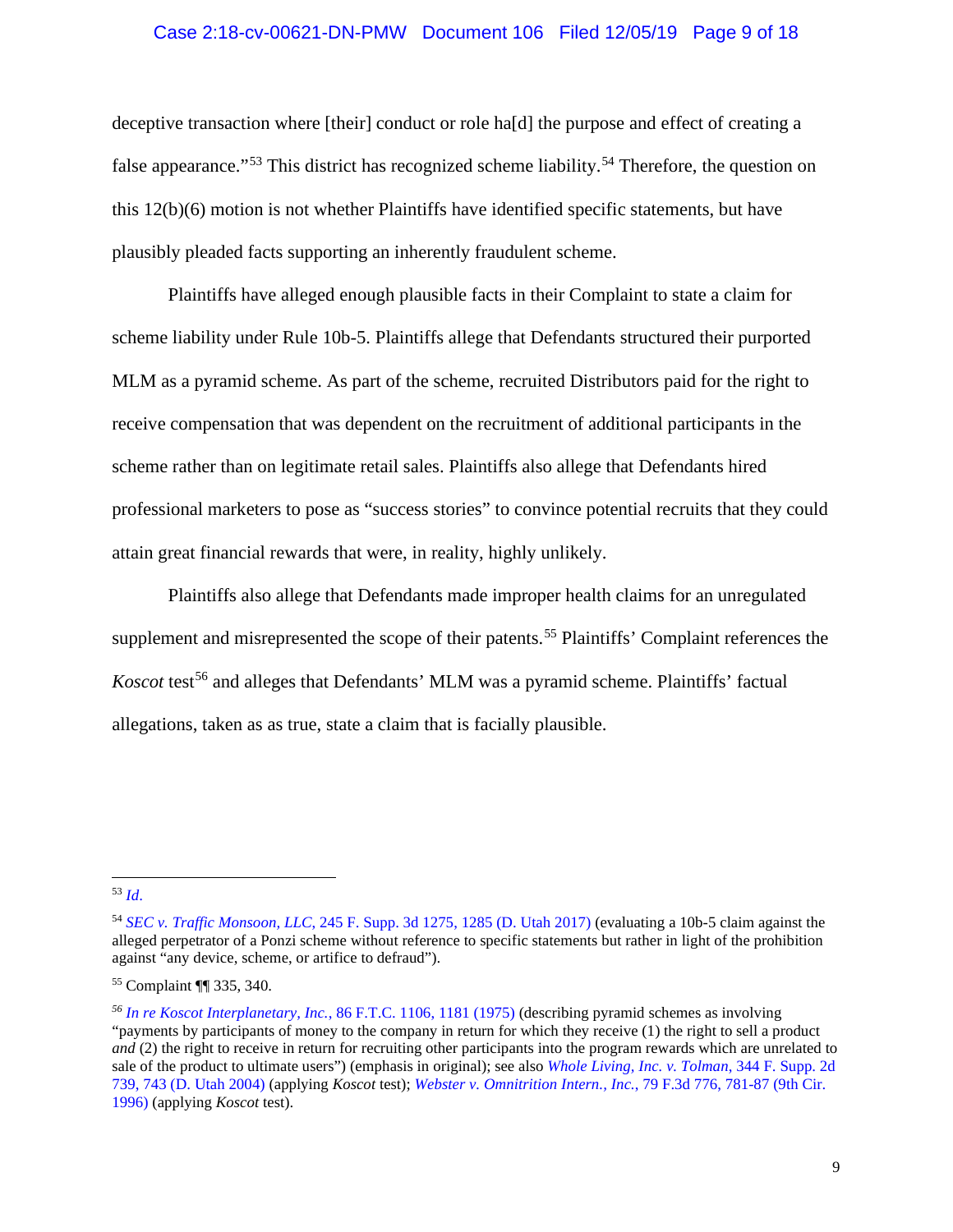### <span id="page-9-0"></span>**D. Plaintiffs sufficiently allege scienter.**

Defendants argue that Plaintiffs' 10b-5 claim fails because it does not adequately allege scienter.<sup>[57](#page-9-1)</sup> The U.S. Supreme Court has determined that "[u]nder the PLSRA, a plaintiff must 'state with particularity facts giving rise to a strong inference that the defendant acted with the required state of mind.'"[58](#page-9-2) Noting that Congress has "raise[d] the bar for pleading scienter,"[59](#page-9-3) the Supreme Court also requires that a complaint show an "inference of scienter cogent and at least as compelling as any opposing inference one could draw from the facts alleged" to pass muster under the PSLRA.<sup>[60](#page-9-4)</sup> In making such determination, a court must "consider the complaint in its entirety" and "take into account plausible opposing inferences."<sup>[61](#page-9-5)</sup>

Defendants argue that Plaintiffs' cannot rely on allegations that Defendants benefitted from the alleged scheme.<sup>[62](#page-9-6)</sup> But "evidence of motive and opportunity . . . may be considered as part of the mix of information that can come together to create the 'strong inference' of scienter required by the PSLRA."[63](#page-9-7) Plaintiffs may not rely on such motives exclusively, but "the court's job is not to scrutinize each allegation in isolation, but to assess all the allegations holistically."<sup>[64](#page-9-8)</sup>

Moreover, Defendants' heavy reliance on *City of Philadelphia v. Fleming Companies, Inc.* is unconvincing. The allegations of fraud at issue in *Fleming* hinged upon the omission of

<span id="page-9-1"></span><sup>57</sup> Motion to Dismiss at 7.

<span id="page-9-2"></span><sup>58</sup> *[Matrixx Initiatives, Inc. v. Siracusano](https://www.westlaw.com/Document/I014fc887546911e085acc3f6d5ffa172/View/FullText.html?transitionType=Default&contextData=(sc.Default)&VR=3.0&RS=da3.0&fragmentIdentifier=co_pp_sp_780_48)*, 563 U.S. 27, 48 (2011) (quoting [15 U.S.C.A. § 78u-4\(b\)\(2\)\(A\)](https://www.westlaw.com/Document/N92AE69E0EC1011DFA838D2D673C5CD26/View/FullText.html?transitionType=Default&contextData=(sc.Default)&VR=3.0&RS=da3.0) (Fed. 2011 Supp.)).

<span id="page-9-3"></span><sup>59</sup> *[Tellabs, Inc. v. Makor Issues & Rights, Ltd.](https://www.westlaw.com/Document/Ic37dd7791fdd11dc9b239dfedc9bb45f/View/FullText.html?transitionType=Default&contextData=(sc.Default)&VR=3.0&RS=da3.0&fragmentIdentifier=co_pp_sp_780_322)*, 551 U.S. 308, 322 (2007).

<span id="page-9-4"></span><sup>60</sup> *Id.* [at 324.](https://www.westlaw.com/Document/Ic37dd7791fdd11dc9b239dfedc9bb45f/View/FullText.html?transitionType=Default&contextData=(sc.Default)&VR=3.0&RS=da3.0&fragmentIdentifier=co_pp_sp_780_324)

<span id="page-9-5"></span><sup>61</sup> *Id.* [at 322-23.](https://www.westlaw.com/Document/Ic37dd7791fdd11dc9b239dfedc9bb45f/View/FullText.html?transitionType=Default&contextData=(sc.Default)&VR=3.0&RS=da3.0&fragmentIdentifier=co_pp_sp_780_322)

<span id="page-9-6"></span><sup>62</sup> Motion to Dismiss at 8.

<span id="page-9-7"></span><sup>63</sup> *[Id](https://www.westlaw.com/Document/Ic37dd7791fdd11dc9b239dfedc9bb45f/View/FullText.html?transitionType=Default&contextData=(sc.Default)&VR=3.0&RS=da3.0)*.

<span id="page-9-8"></span><sup>64</sup> *[Tellabs](https://www.westlaw.com/Document/Ic37dd7791fdd11dc9b239dfedc9bb45f/View/FullText.html?transitionType=Default&contextData=(sc.Default)&VR=3.0&RS=da3.0)* at 326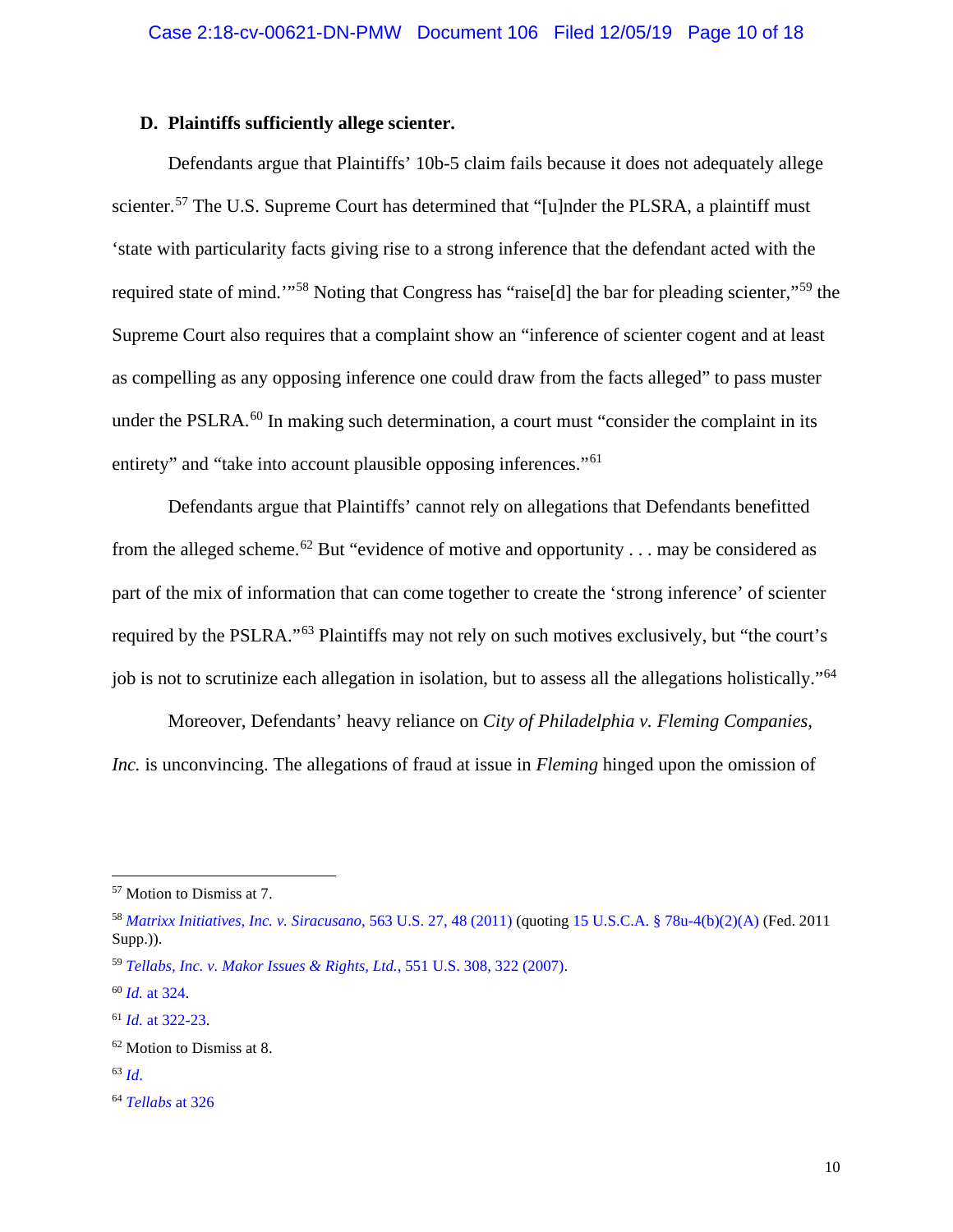#### Case 2:18-cv-00621-DN-PMW Document 106 Filed 12/05/19 Page 11 of 18

one set of allegedly material facts,<sup>[65](#page-10-0)</sup> which is fundamentally distinct from the encompassing allegations in this case of a fraudulent scheme carried out by Defendants.

Defendants further argue Plaintiffs fail to sufficiently allege that Defendants knew of "any unlawful scheme."[66](#page-10-1) On this point, Defendants rely on *Sanchez v. Crocs,* an unpublished case, in asserting that scienter cannot be pleaded from "knowledge of falsity based on access to mere raw data" but that the data must all be "collected in identifiable reports demonstrating the falsity."[67](#page-10-2)

However, Plaintiffs allege substantially more than "mere" access to data. Plaintiffs allege that Defendants knew that they were perpetrating a pyramid scheme or something so dangerously close that it risked being found to be a pyramid scheme.<sup>[68](#page-10-3)</sup> This allegation that Defendants executed an illegitimate business is qualitatively different from the allegation in *Sanchez* that a fully legitimate business operation failed to monitor and report to its investors important information involving the value of its inventory.<sup>[69](#page-10-4)</sup> The ruling in *Sanchez* speaks to the fact that not every company that makes a mistake is aware of the problem at the time, and "unseen warning signs" or conceivable negligence do not establish scienter.<sup>[70](#page-10-5)</sup>

Therefore, Defendants cannot rely on *Sanchez*. Plaintiffs allege that Defendants operate a pyramid scheme. In support of that allegation, Plaintiffs further allege, for example, that seven of the eight ways Distributors may earn commissions "are based, directly or indirectly" on

<span id="page-10-0"></span><sup>65</sup> *Fleming*, [264 F.2d at 1254.](https://www.westlaw.com/Document/Iafdc63308ef811d993e6d35cc61aab4a/View/FullText.html?transitionType=Default&contextData=(sc.Default)&VR=3.0&RS=da3.0)

<span id="page-10-1"></span><sup>66</sup> Motion to Dismiss at 8.

<span id="page-10-2"></span><sup>67</sup> Motion to Dismiss at 8.

<span id="page-10-3"></span><sup>68</sup> Complaint ¶ 306.

<span id="page-10-4"></span><sup>69</sup> *Sanchez v. Crox, Inc.*[, 667 Fed.Appx. 710, 714-15 \(10th Cir. 2016\).](https://www.westlaw.com/Document/Ia5ac40504e2311e68cefc52a15cd8e9f/View/FullText.html?transitionType=Default&contextData=(sc.Default)&VR=3.0&RS=da3.0&fragmentIdentifier=co_pp_sp_6538_714)

<span id="page-10-5"></span><sup>70</sup> *Id.* [at 721.](https://www.westlaw.com/Document/Ia5ac40504e2311e68cefc52a15cd8e9f/View/FullText.html?transitionType=Default&contextData=(sc.Default)&VR=3.0&RS=da3.0&fragmentIdentifier=co_pp_sp_6538_721)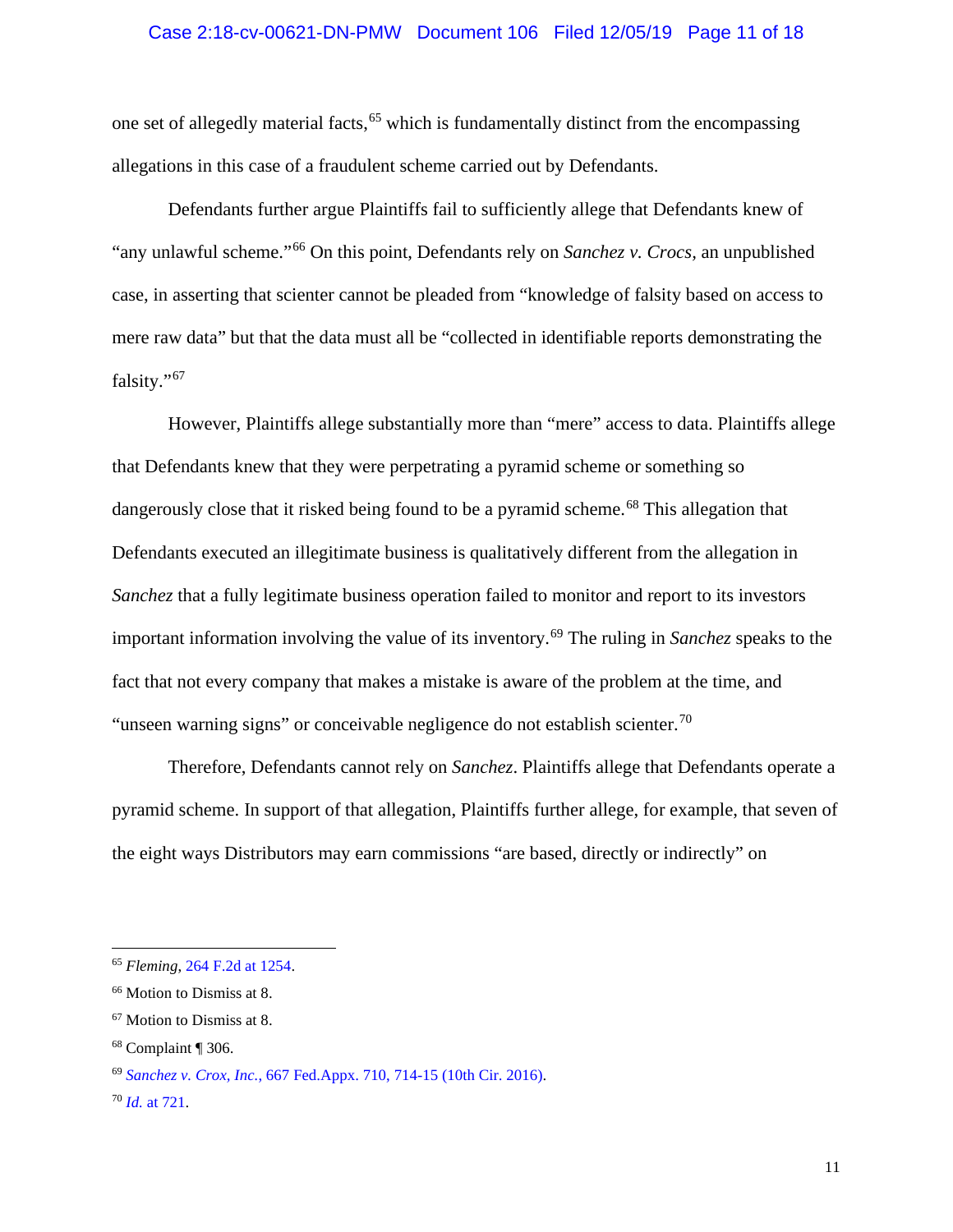#### Case 2:18-cv-00621-DN-PMW Document 106 Filed 12/05/19 Page 12 of 18

recruiting."[71](#page-11-0) Defendants designed this method of compensation, so it is not an "unseen warning sign" of which Defendants may be negligently unaware. The financial data Plaintiffs gathered is relevant when viewed holistically with this and Plaintiffs' other allegations.

Finally, Defendants argue that the following allegations are unavailing without "establish[ing] the falsity of any statement": that Defendants knew about FTC regulations, that Defendants knew of lawsuits filed against two other MLM companies, and that Defendants knew of reports filed with the SEC and the Distributor spending data.<sup>[72](#page-11-1)</sup> But again, Defendants rely on a requirement for allegations of specific false statements, when the scheme liability that Plaintiffs allege instead requires "performance of an inherently deceptive act that is distinct from an alleged misstatement."[73](#page-11-2) Plaintiffs allege the inherently deceptive act of presenting a pyramid scheme as a legitimate business opportunity, and the allegations that Defendants seek to discredit tend to support the inference that Defendants knew they were engaged in such a scheme, and thus should be considered.

Accepting the facts alleged by Plaintiffs as true and taking Plaintiffs' allegations as a whole, as instructed by the United States Supreme Court<sup>[74](#page-11-3)</sup> and the Tenth Circuit,<sup>[75](#page-11-4)</sup> Plaintiffs allegations of scienter, while not necessarily greater than any other inference, are "at least as compelling as any opposing inference."<sup>[76](#page-11-5)</sup>

<span id="page-11-0"></span> $71$  Complaint ¶ 93.

<span id="page-11-1"></span><sup>72</sup> Motion to Dismiss at 9.

<span id="page-11-2"></span><sup>73</sup> *SEC v. CKB168 Holdings, Ltd.*[, 210 F. Supp. 3d 421, 445 \(E.D.N.Y. 2016\)](https://www.westlaw.com/Document/I65471850b38111e6bdb7b23a3c66d5b3/View/FullText.html?transitionType=Default&contextData=(sc.Default)&VR=3.0&RS=da3.0&fragmentIdentifier=co_pp_sp_7903_445) (quoting *[SEC v. Kelly,](https://www.westlaw.com/Document/I00b92ff1e63011e0be8fdb5fa26a1033/View/FullText.html?transitionType=Default&contextData=(sc.Default)&VR=3.0&RS=da3.0&fragmentIdentifier=co_pp_sp_4637_201)* 817 F. Supp. 2d 340, 344 (S.D.N.Y 2011)).

<span id="page-11-3"></span><sup>74</sup> *[Tellabs, Inc. v. Makor Issues & Rights, Ltd.](https://www.westlaw.com/Document/Ic37dd7791fdd11dc9b239dfedc9bb45f/View/FullText.html?transitionType=Default&contextData=(sc.Default)&VR=3.0&RS=da3.0&fragmentIdentifier=co_pp_sp_780_322)*, 551 U.S. 308, 322-23 (2007).

<span id="page-11-4"></span><sup>75</sup> *[City of Philadelphia v. Fleming Companies, Inc.](https://www.westlaw.com/Document/Iafdc63308ef811d993e6d35cc61aab4a/View/FullText.html?transitionType=Default&contextData=(sc.Default)&VR=3.0&RS=da3.0)*, [264 F.2d 1245, 1263 \(10th Cir. 2001\).](https://www.westlaw.com/Document/Iafdc63308ef811d993e6d35cc61aab4a/View/FullText.html?transitionType=Default&contextData=(sc.Default)&VR=3.0&RS=da3.0)

<span id="page-11-5"></span><sup>76</sup> *Tellabs*[, 551 U.S. at 324.](https://www.westlaw.com/Document/Ic37dd7791fdd11dc9b239dfedc9bb45f/View/FullText.html?transitionType=Default&contextData=(sc.Default)&VR=3.0&RS=da3.0&fragmentIdentifier=co_pp_sp_780_324)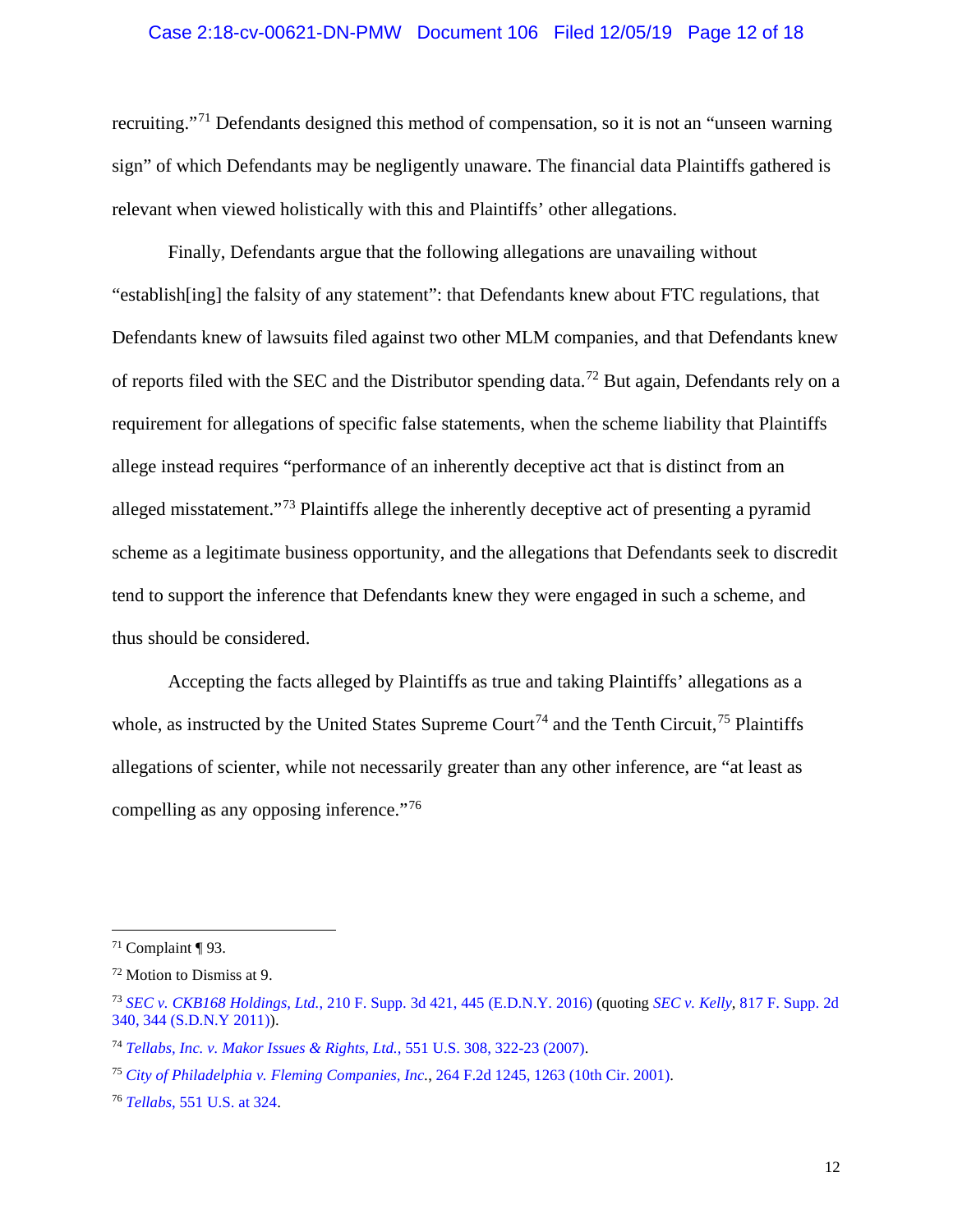#### Case 2:18-cv-00621-DN-PMW Document 106 Filed 12/05/19 Page 13 of 18

Plaintiffs allege that Defendants, with a motive to turn a profit on a business that had been previously unsuccessful, operated a pyramid scheme, and that they knew or should have known that their business structure did, in fact, constitute a pyramid scheme, and that other MLM businesses with the same structure had previously been found to be pyramid schemes. Furthermore, the specific alleged fact that Defendants hired professionals to pose as successful Distributors leads to a strong inference that Defendants were aware that their business model would not be attractive to investors on its own merits. Defendants failed to address this allegation in their motion to dismiss.

At the motion to dismiss stage, it is enough that, seen in the light most favorable to the non-moving party, the allegation that Defendants acted with scienter is at least as plausible as the competing inferences. Therefore, granting Defendants' motion to dismiss with respect to count one of Plaintiffs' Amended Complaint would be inappropriate. Of course, "[w]hether respondents can ultimately prove their allegations and establish scienter is an altogether different question."<sup>[77](#page-12-1)</sup> At this stage there is no indication of what a final decision on the merits would be.

## **II. Plaintiffs Fail to Allege Sufficient Facts to State a Claim for Sale of Unlicensed Securities**

<span id="page-12-0"></span>Plaintiffs allege that Defendants violated 15 U.S.C.  $\S 771(a)(1)$  and (2), also known as Sections 12(1) and (2). Section 12(2) states that anyone who sells a security "by means of a prospectus or oral communication" which is fraudulent "shall be liable."[78](#page-12-2) Defendants argue that Plaintiffs have failed to allege that LifeVantage distributorships are public offerings subject to the Securities Act, and thus required to be registered.<sup>[79](#page-12-3)</sup>

<span id="page-12-1"></span><sup>77</sup> *[Matrixx Initiatives, Inc. v. Siracusano](https://www.westlaw.com/Document/I014fc887546911e085acc3f6d5ffa172/View/FullText.html?transitionType=Default&contextData=(sc.Default)&VR=3.0&RS=da3.0&fragmentIdentifier=co_pp_sp_780_49)*, 563 U.S. 27, 49 (2011).

<span id="page-12-2"></span> $78$  [15 U.S.C. § 771\(a\)\(2\).](https://www.westlaw.com/Document/NC08A6D70AFF711D8803AE0632FEDDFBF/View/FullText.html?transitionType=Default&contextData=(sc.Default)&VR=3.0&RS=da3.0)

<span id="page-12-3"></span><sup>79</sup> Motion to Dismiss at 10.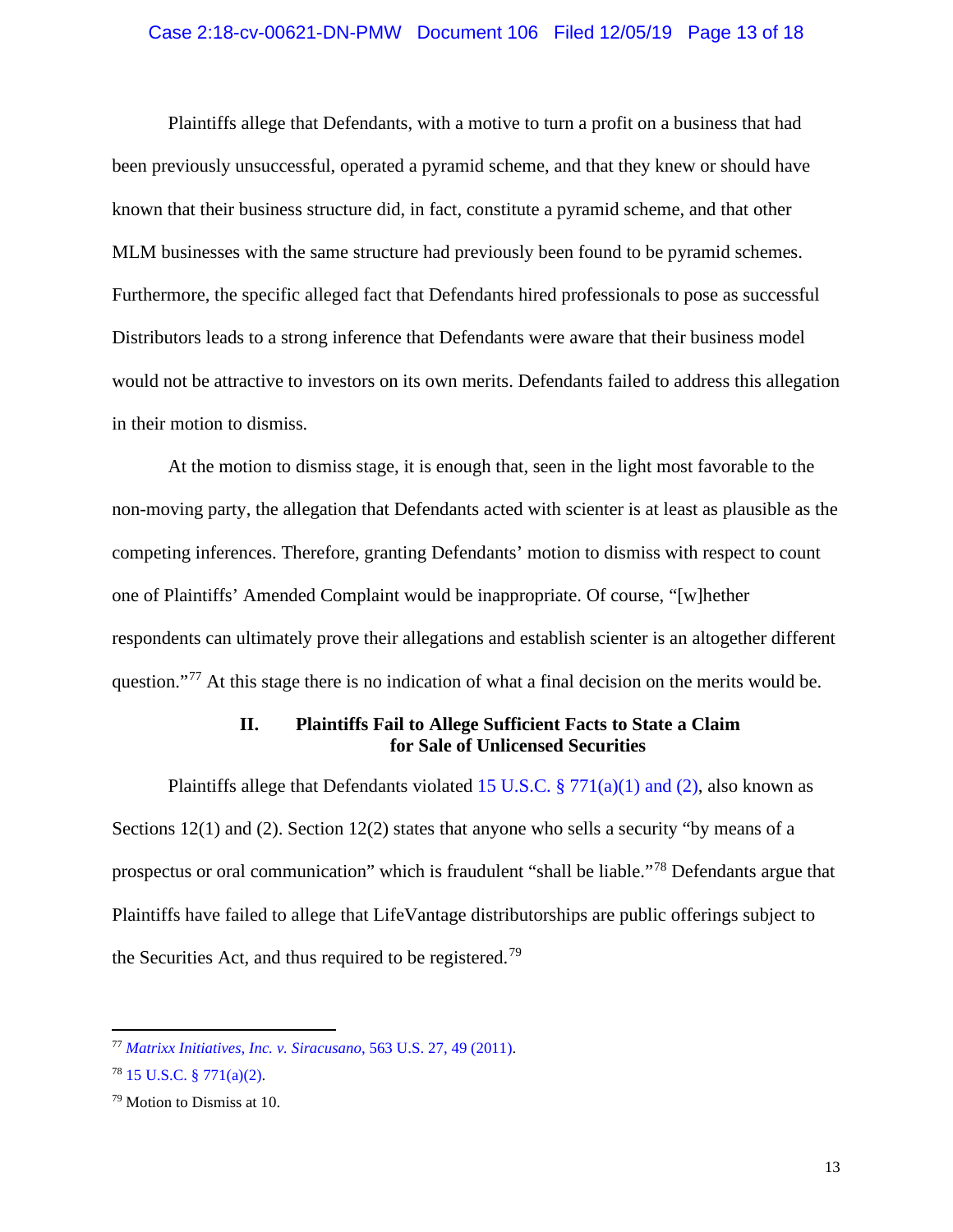#### Case 2:18-cv-00621-DN-PMW Document 106 Filed 12/05/19 Page 14 of 18

To support their allegation, Plaintiffs offer the legal conclusion that the Compensation Plan given by LifeVantage to its recruited Distributors is "a prospectus within the meaning of Section 12(2)."<sup>[80](#page-13-2)</sup> But no other facts are alleged to support this conclusory assertion.<sup>[81](#page-13-3)</sup> "[A]ssertions devoid of factual allegations" that are nothing more than "conclusory" are disregarded.<sup>[82](#page-13-4)</sup> Therefore, Plaintiffs have failed to allege sufficient facts to state a claim under 15 [U.S.C. § 771.](https://www.westlaw.com/Document/NC08A6D70AFF711D8803AE0632FEDDFBF/View/FullText.html?transitionType=Default&contextData=(sc.Default)&VR=3.0&RS=da3.0)

### <span id="page-13-0"></span>**III. Plaintiffs Fail to Allege Sufficient Facts to State a Claim for Antitrust Violations**

Defendants argue that Plaintiffs do not establish the elements of a *Walker Process* claim for antitrust violation.[83](#page-13-5) In *Walker Process*, the Supreme Court held that enforcing a patent obtained by fraud on the Patent Office may constitute an antitrust violation if the other elements of a Sherman Act Section 2 case are also established.<sup>[84](#page-13-6)</sup> Defendants argue that Plaintiffs fail to allege fraud on the United States Patent Office and fail to plead the elements of a Sherman Act monopolization claim.[85](#page-13-7) Defendants are correct.

### <span id="page-13-1"></span>**A. Plaintiffs fail to sufficiently allege that Defendants committed a fraud on the USPTO**

Plaintiffs allege that Defendants committed fraud on the USPTO in three ways: (1) that LifeVantage incorrectly attributed the inventorship of at least some of its patents; (2) LifeVantage withheld prior art, and (3) LifeVantage incorrectly stated the scope of its patents to the public in its advertising and other public statements. The third allegation has no bearing on a *Walker Process* antitrust claim. The elements of a Walker Process claim include fraud on the

<span id="page-13-2"></span><sup>80</sup> Complaint ¶ 314.

<span id="page-13-3"></span><sup>&</sup>lt;sup>81</sup> Indeed, the word "prospectus" does not appear anywhere else in the lengthy Amended Complaint.

<span id="page-13-4"></span><sup>82</sup> *Ashcroft v. Iqbal*[, 556 U.S. 662, 678, 681 \(2009\).](https://www.westlaw.com/Document/I90623386439011de8bf6cd8525c41437/View/FullText.html?transitionType=Default&contextData=(sc.Default)&VR=3.0&RS=da3.0&fragmentIdentifier=co_pp_sp_780_678%2c+681)

<span id="page-13-5"></span><sup>&</sup>lt;sup>83</sup> Motion to Dismiss at 11.

<span id="page-13-6"></span><sup>84</sup> *[Walker Process Equip., Inc. v. Food Mach. & Chem. Corp.](https://www.westlaw.com/Document/I0a3daa179bf011d991d0cc6b54f12d4d/View/FullText.html?transitionType=Default&contextData=(sc.Default)&VR=3.0&RS=da3.0&fragmentIdentifier=co_pp_sp_780_174)*, 382 U.S. 172, 174 (1965).

<span id="page-13-7"></span><sup>&</sup>lt;sup>85</sup> Motion to Dismiss at 11.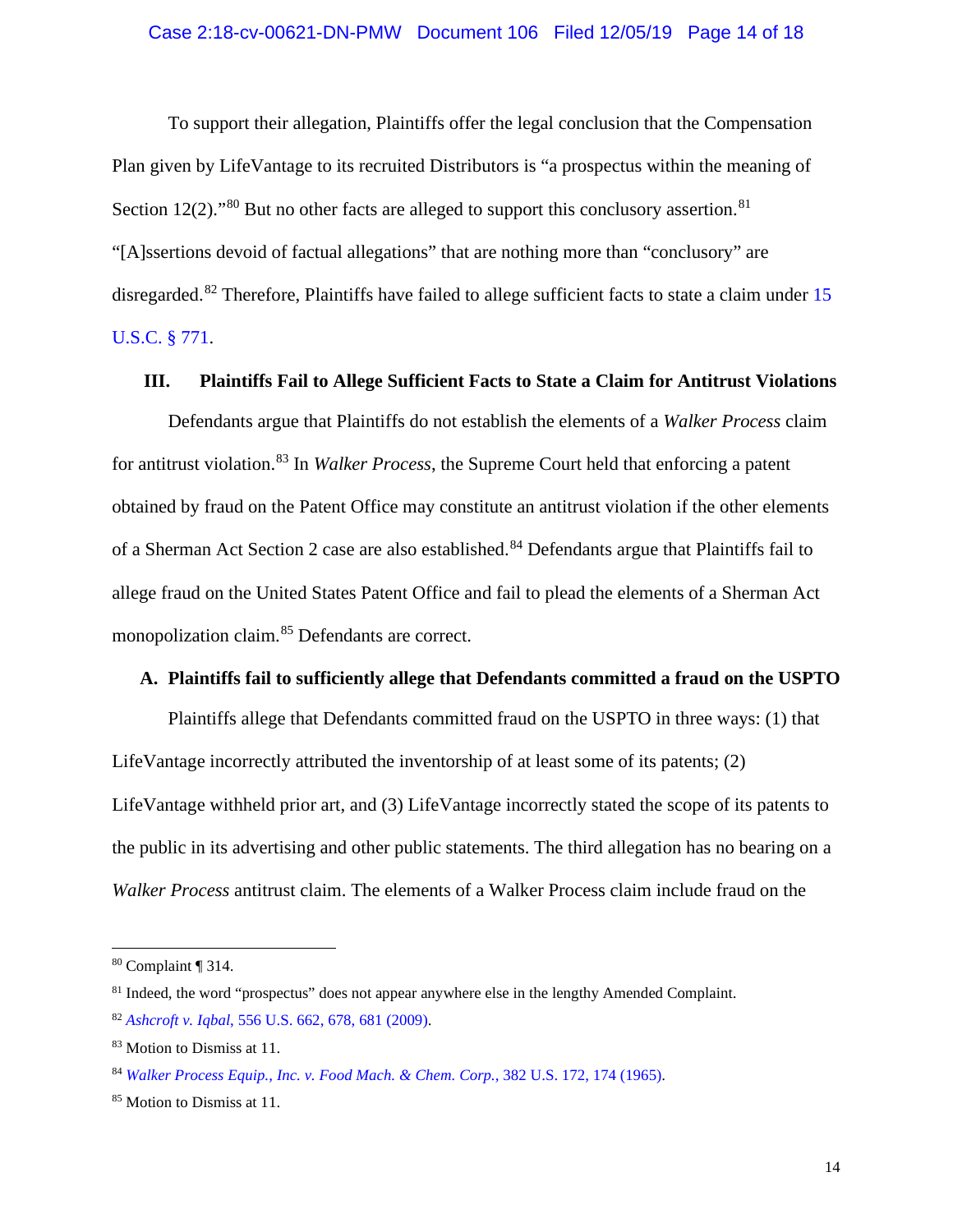#### Case 2:18-cv-00621-DN-PMW Document 106 Filed 12/05/19 Page 15 of 18

USPTO—not puffery, false advertising, or miscommunication of patent contents or inventorship to the consuming public.

But the first and second allegations constitute fraud on the USPTO only if Plaintiffs allege "specific intent to deceive the PTO."<sup>[86](#page-14-0)</sup> This requirement is higher than the permissive standard of Rule 9(b) that fraudulent intent "may be alleged generally."[87](#page-14-1) Responding to a flood of litigation rooted in fraud on the USPTO, the Federal Circuit noted that "[w]hile honesty at the PTO is essential, low standards for intent and materiality have inadvertently led to many unintended consequences. . . ."[88](#page-14-2) These intended consequences included overinclusion of prior art to the point of burdening the USPTO.<sup>[89](#page-14-3)</sup> The Federal Circuit consequently imposed the specific intent requirement, and further instructed district courts not to infer intent from materiality.[90](#page-14-4) Therefore, without supporting facts, Plaintiffs' conclusory assertion that Defendants' actions were "deliberate and made with fraudulent intent"<sup>[91](#page-14-5)</sup> is insufficient. Plaintiffs have not alleged any facts to support the requisite intent. Instead they offer speculation and the inference of motivation on the part of Defendants.

Moreover, in alleging incorrect attribution of inventorship, Plaintiffs have misrepresented the effect of an error in naming the inventor. [35 U.S.C. § 256](https://www.westlaw.com/Document/N26B7A140E67B11E1980BB7181640365D/View/FullText.html?transitionType=Default&contextData=(sc.Default)&VR=3.0&RS=da3.0) specifically provides that "[t]he error of omitting inventors or naming persons who are not inventors shall not invalidate the patent . . . if it can be corrected . . . .."[92](#page-14-6) Thus Plaintiffs' allegations that Defendants petitioned to

<span id="page-14-4"></span><sup>90</sup> *[Id.](https://www.westlaw.com/Document/I0332abd0870a11e0a8a2938374af9660/View/FullText.html?transitionType=Default&contextData=(sc.Default)&VR=3.0&RS=da3.0)*

<span id="page-14-0"></span><sup>86</sup> *[Therasense Inc. v. Becton, Dickinson & Co.](https://www.westlaw.com/Document/I0332abd0870a11e0a8a2938374af9660/View/FullText.html?transitionType=Default&contextData=(sc.Default)&VR=3.0&RS=da3.0&fragmentIdentifier=co_pp_sp_506_1290)*, 649 F.3d 1276, 1290 (Fed. Cir. 2011).

<span id="page-14-1"></span><sup>87</sup> [Fed. R. Civ. P. 9\(b\).](https://www.westlaw.com/Document/N32A6F0B0B96011D8983DF34406B5929B/View/FullText.html?transitionType=Default&contextData=(sc.Default)&VR=3.0&RS=da3.0)

<span id="page-14-2"></span><sup>88</sup> *Therasense*[, 649 F.3d at 1290.](https://www.westlaw.com/Document/I0332abd0870a11e0a8a2938374af9660/View/FullText.html?transitionType=Default&contextData=(sc.Default)&VR=3.0&RS=da3.0&fragmentIdentifier=co_pp_sp_506_1290)

<span id="page-14-3"></span><sup>89</sup> *Id*[. at 1289-90.](https://www.westlaw.com/Document/I0332abd0870a11e0a8a2938374af9660/View/FullText.html?transitionType=Default&contextData=(sc.Default)&VR=3.0&RS=da3.0&fragmentIdentifier=co_pp_sp_506_1289)

<span id="page-14-5"></span><sup>91</sup> Complaint at 93.

<span id="page-14-6"></span><sup>92</sup> [35 U.S.C. § 256\(b\).](https://www.westlaw.com/Document/N26B7A140E67B11E1980BB7181640365D/View/FullText.html?transitionType=Default&contextData=(sc.Default)&VR=3.0&RS=da3.0)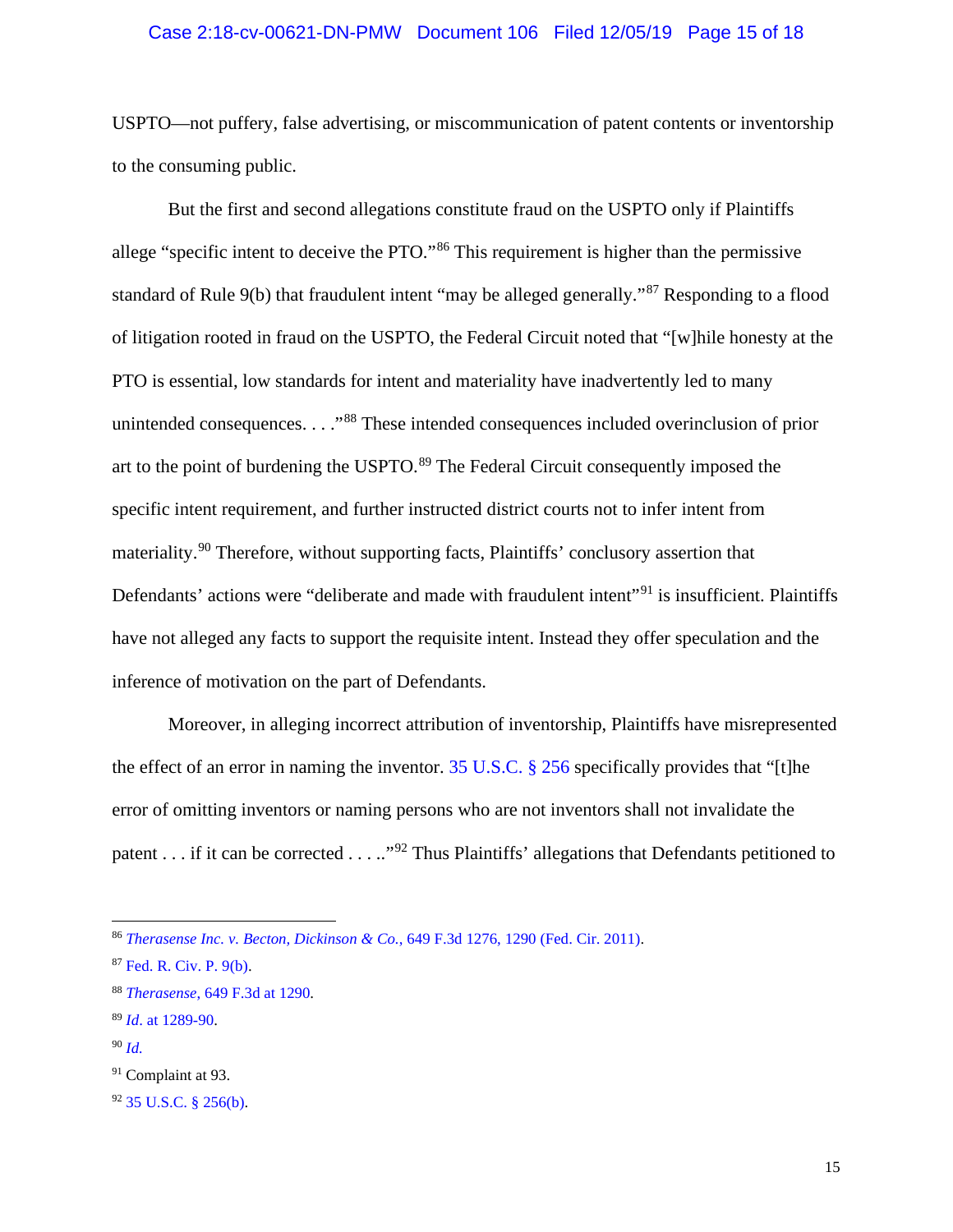correct the inventor of the relevant patent do not necessarily tend to show fraud or fraudulent intent, but show an accepted interaction with the Patent Office. This misunderstanding of the law impacts the plausibility of Plaintiffs' pleading.

# <span id="page-15-0"></span>**B. Plaintiffs have failed to allege sufficient facts that satisfy the remaining elements of a** *Walker Process* **Claim**

Deficiencies in Plaintiffs' allegation of fraud on the Patent Office aside, Plaintiffs still fail to state a claim for antitrust violations. A *Walker Process* claim requires not only fraudulent procurement of a patent, but also the presence of "the other elements necessary" for a Sherman Act section 2 claim.<sup>[93](#page-15-1)</sup>

The elements of an offense under the Sherman Act are "(1) that a firm has monopoly power in a properly defined relevant market; and (2) that it willfully acquired or maintained this power by means of anticompetitive conduct."[94](#page-15-2) Plaintiffs have failed to plausibly define the relevant market. "The relevant market is defined as 'the area of effective competition.'"[95](#page-15-3) Plaintiffs allege that LifeVantage's Protandim product constitutes a market all by itself.<sup>[96](#page-15-4)</sup> But Plaintiffs undercut their own argument by pointing out that other products could be substituted for Protandim, since its ingredients are readily available.<sup>[97](#page-15-5)</sup> Substitutes for a product should be included in the relevant market for that product.<sup>[98](#page-15-6)</sup> "If the market described in the complaint fails to include 'reasonably good substitutes' then the plaintiff has not alleged a relevant market."<sup>[99](#page-15-7)</sup>

<span id="page-15-1"></span><sup>93</sup> *[Walker Process Equipment, Inc. v. Food Machinery & Chem. Corp.](https://www.westlaw.com/Document/I0a3daa179bf011d991d0cc6b54f12d4d/View/FullText.html?transitionType=Default&contextData=(sc.Default)&VR=3.0&RS=da3.0&fragmentIdentifier=co_pp_sp_780_174)*, 382 U.S. 172, 174 (1965).

<span id="page-15-2"></span><sup>94</sup> *U.S. v. AMR Corp.*[, 335 F.3d 1109, 1113 \(10th](https://www.westlaw.com/Document/If9249a1089e211d9b6ea9f5a173c4523/View/FullText.html?transitionType=Default&contextData=(sc.Default)&VR=3.0&RS=da3.0&fragmentIdentifier=co_pp_sp_506_1113) Cir. 2003); *see also*, *[U.S. v. Grinnell Corp.](https://www.westlaw.com/Document/Id4c5607a9c1d11d991d0cc6b54f12d4d/View/FullText.html?transitionType=Default&contextData=(sc.Default)&VR=3.0&RS=da3.0&fragmentIdentifier=co_pp_sp_780_571)*, 384 U.S. 563, 571 [\(1966\).](https://www.westlaw.com/Document/Id4c5607a9c1d11d991d0cc6b54f12d4d/View/FullText.html?transitionType=Default&contextData=(sc.Default)&VR=3.0&RS=da3.0&fragmentIdentifier=co_pp_sp_780_571)

<span id="page-15-3"></span><sup>95</sup> *Ohio v. Am. Express Co.,* [138 S.Ct. 2274, 2285 \(2018\).](https://www.westlaw.com/Document/I6a532254785b11e8bbbcd57aa014637b/View/FullText.html?transitionType=Default&contextData=(sc.Default)&VR=3.0&RS=da3.0&fragmentIdentifier=co_pp_sp_708_2285)

<span id="page-15-4"></span><sup>96</sup> Complaint ¶ 324.

<span id="page-15-5"></span><sup>97</sup> Complaint ¶ 326-7.

<span id="page-15-6"></span><sup>98</sup> *[Campfield v. State Farm Mut. Auto. Ins. Co.](https://www.westlaw.com/Document/Ica56e518529511ddb5cbad29a280d47c/View/FullText.html?transitionType=Default&contextData=(sc.Default)&VR=3.0&RS=da3.0&fragmentIdentifier=co_pp_sp_506_1118)*, 532 F.3d 1111, 1118 (10th Cir. 2008).

<span id="page-15-7"></span><sup>99</sup> *[Id](https://www.westlaw.com/Document/Ica56e518529511ddb5cbad29a280d47c/View/FullText.html?transitionType=Default&contextData=(sc.Default)&VR=3.0&RS=da3.0)*.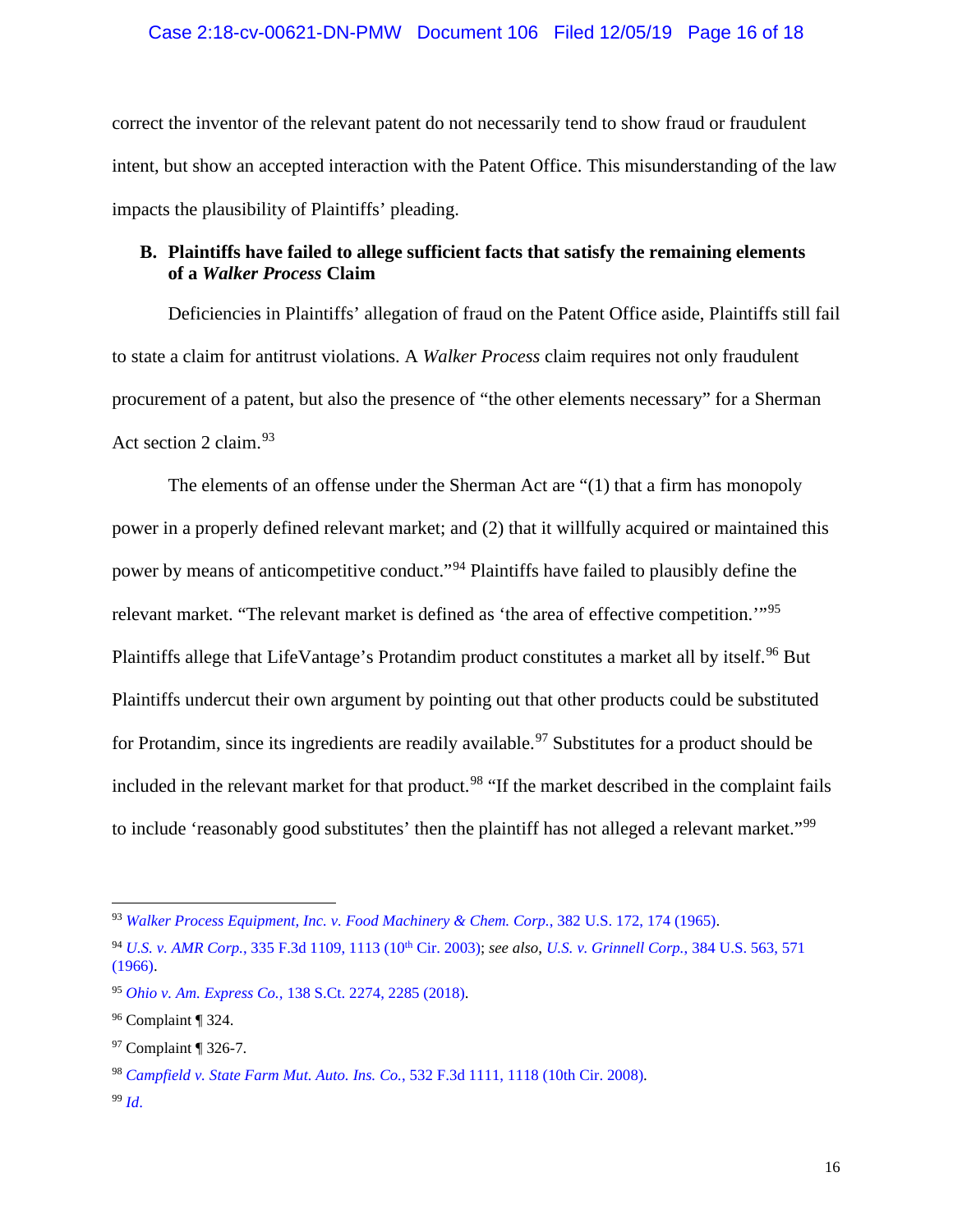#### Case 2:18-cv-00621-DN-PMW Document 106 Filed 12/05/19 Page 17 of 18

Furthermore, Plaintiffs allege that as LifeVantage Distributors they could not sell Protandim because it was priced too high to effectively compete with cheaper alternatives.<sup>[100](#page-16-1)</sup> This reveals both the existence of substitutes and Defendants' lack of power in the market. The typical form of monopoly power is the ability to raise prices.<sup>[101](#page-16-2)</sup> Therefore, Plaintiffs have stated themselves that Defendants lack monopoly power.

Plaintiffs' attempt to limit the market to Protandim is prudent because if Protandim were the relevant market and if Defendants' patents were invalid, there might be a plausible showing of an antitrust violation. A valid patent, of course, is an exception to antitrust scrutiny and censure.[102](#page-16-3) However, because Plaintiffs have not defined the market properly, they do not state a claim under the Sherman Act even if successful in their attempt to show invalidity of Defendants' patents through fraud. Therefore, Plaintiffs have not alleged sufficient facts to support an antitrust claim.

## <span id="page-16-0"></span>**IV. Plaintiffs Fail to Allege Sufficient Facts to State a Claim for Unjust Enrichment**

Plaintiffs' final cause of action in their Amended Complaint alleges unjust enrichment. Plaintiffs simply allege that Defendants derived financial benefits from Plaintiffs and the putative class members. Instead of alleging the elements of an unjust enrichment claim, Plaintiffs offer in a conclusory manner that "it would be unjust to permit these Defendants to retain these ill-gotten gains."[103](#page-16-4) In alleging unjust enrichment Plaintiffs do not even incorporate their prior allegations. Because Plaintiffs have not alleged enough facts to show that a claim of unjust enrichment is plausible on its face, Plaintiffs have failed to state a claim for unjust enrichment.

<span id="page-16-1"></span> $100$  Complaint ¶ 95.

<span id="page-16-2"></span><sup>101</sup> *Campfield*[, 532 F.3d at 1118.](https://www.westlaw.com/Document/Ica56e518529511ddb5cbad29a280d47c/View/FullText.html?transitionType=Default&contextData=(sc.Default)&VR=3.0&RS=da3.0&fragmentIdentifier=co_pp_sp_506_1118)

<span id="page-16-3"></span><sup>102</sup> *U.S. v. Line Material Co*[., 333 U.S. 287, 309 \(1948\)](https://1.next.westlaw.com/Document/I64fc47e19c1d11d9bc61beebb95be672/View/FullText.html?listSource=Search&rank=0&originationContext=MyResearchHistoryAll&transitionType=MyResearchHistoryItem&contextData=%28oc.Default%29&VR=3.0&RS=cblt1.0&sessionScopeId=27a60c6850e9c81fd893219d6d40af46a0ab5eceb2df90929f738a4ec628a602) ("The Sherman Act was enacted to prevent restraints of commerce but has been interpreted as recognizing that patent grants were an exception.")

<span id="page-16-4"></span><sup>103</sup> Complaint ¶ 346.